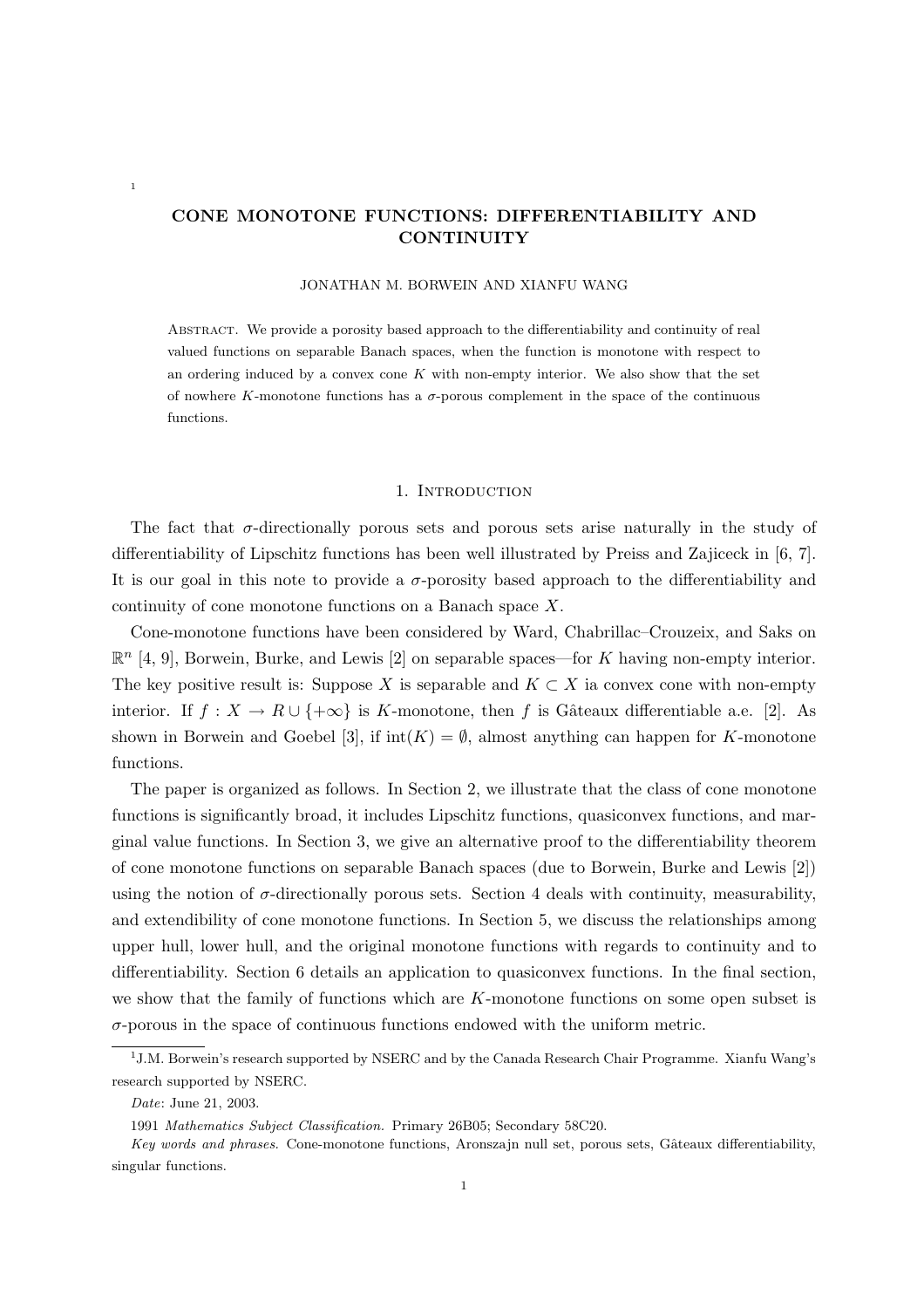In the remainder of this Introduction we give the basic notions and definitions used in the sequel.

Let X be a Banach space, let  $A \subset X$  be a non-empty open set, and let  $K \subset X$  be a closed convex cone with  $\text{int}(K) \neq \emptyset$ . We say that  $f : A \to \mathbb{R} \cup \{+\infty\}$  is K-increasing on a set A if  $f(x+k) \ge f(x)$  whenever  $x \in A$ ,  $x+k \in A$  for  $k \in K$ . We say that f is strictly K-increasing on A if  $f(x + k) > f(x)$  whenever  $x + k, x \in A$  and  $k \in K \setminus 0$ . For  $x \in A$ , we define the one-sided derivatives

$$
f^+(x; v) = \limsup_{t \downarrow 0} \frac{f(x + tv) - f(x)}{t}
$$
, and  $f_+(x; v) = \liminf_{t \downarrow 0} \frac{f(x + tv) - f(x)}{t}$ .

We note that both  $f^+(x; \cdot)$  and  $f_+(x; \cdot)$  are K-increasing whenever f is K-increasing. When  $f^+(x; v) = f_+(x; v)$  is finite, we write

$$
f'_{+}(x; v) = \lim_{t \downarrow 0} \frac{f(x + tv) - f(x)}{t}.
$$

The two-sided directional derivative  $f'(x; v)$  is defined by

$$
f'(x; v) := \lim_{t \to 0} \frac{f(x + tv) - f(x)}{t}.
$$

We use f and  $\overline{f}$  to denote the *lower (semi-continuous)* envelope and upper envelope of f respectively. For  $a, b \in X$ , we let  $\mathbb{B}(a, r)$  denote the open ball with center a and radius r, and write  $a \leq_K b$  if  $b - a \in K$ ,

$$
(a,b) := (a + \text{int}(K)) \cap (b - \text{int}(K)),
$$
 and  $[a,b] := (a + K) \cap (b - K).$ 

**Definition 1.** Let X be a Banach space and  $M \subset X$ .

- (i) The set M is porous at a if there exists  $1 > c > 0$  such that for every  $\epsilon > 0$  there is some point  $b \in X$  such that  $||b - a|| < \epsilon$ ,  $\mathbb{B}(b, r) \cap M = \emptyset$ , and  $r > c||b - a||$ .
- (ii) M is directionally porous at a if one can always use  $b = a + tv$  for some  $t \ge 0$  and a fixed direction  $v \in X$ .
- (iii) M is porous (resp. directionally porous) if it is porous (resp. directionally porous) at all points of M.
- (iv) The set M is  $\sigma$ -porous (resp. directionally  $\sigma$ -porous) if it is a countable union of porous (resp. directionally porous) subsets of X.

We note that in  $\mathbb{R}^n$ , porous sets and directionally porous sets are the same. We also need the definition of Aronszajn null sets.

**Definition 2.** Let X be a separable Banach space and let  $0 \neq v \in X$  be given. We define

(i)  $\mathcal{A}(v)$  as the system of all Borel sets  $B \subset X$  such that  $B \cap (a + \mathbb{R}v)$  is Lebesgue null on each line  $a + \mathbb{R}v$ ,  $a \in X$ ;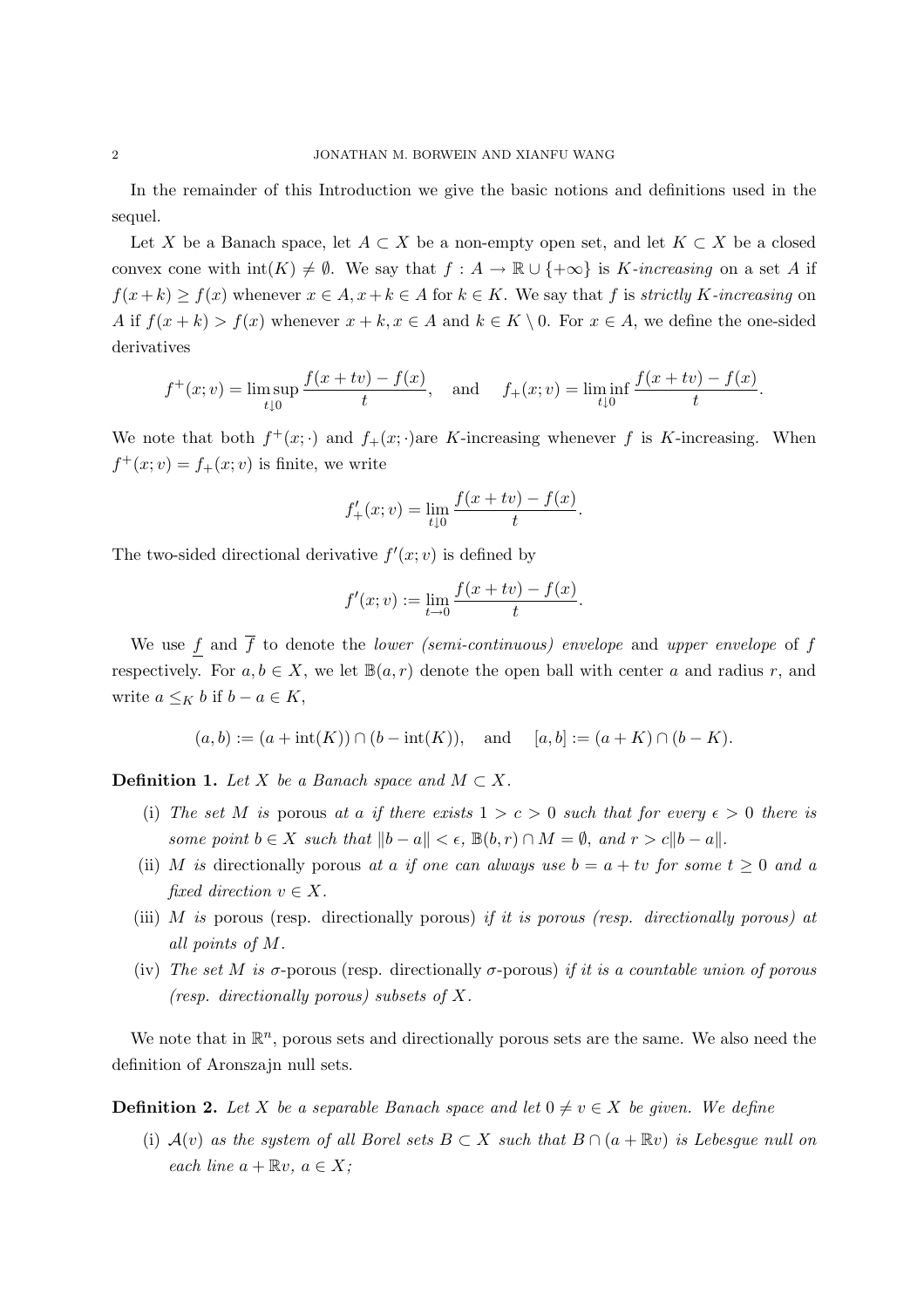- (ii) If  $\{x_n\}$  is a finite or infinite sequence of nonzero elements in X, we denote by  $\mathcal{A}(\{x_n\})$  the collection of all Borel sets A which can be decomposed as  $A =$  $\tilde{\phantom{a}}$  $A_n$ , where  $A_n \in \mathcal{A}(x_n)$ for every n;
- (iii) A set  $A \subset X$  is called Aronszajn null if for every given complete (i.e., densely spanning) sequence  $(x_n)$  in X, i.e.,

$$
\overline{span\{x_1,x_2,x_3,\ldots\}}=X,
$$

the set A belongs to  $\mathcal{A}(\lbrace x_n \rbrace)$ .

Importantly, when  $X$  is separable, directionally porous sets are Aronszajn null  $[6]$ .

#### 2. WHY K-MONOTONE FUNCTIONS?

An easy but key observation is that Lipschitz functions decompose as a sum of linear and monotone functions (this may be viewed a strong analogue of being of bounded variation).

**Proposition 1.** Let A be a non-empty open subset of a Banach space X, and let  $f : A \to \mathbb{R}$  be Lipschitz on A. Then there exists an element  $x^* \in X^*$  such that  $f + x^*$  is K-monotone on A with respect to some convex cone K with  $int(K) \neq \emptyset$ .

*Proof.* We follow the idea from [2]. Fix  $v_0 \in S_X$  and  $\phi \in X^*$  such that  $\phi(v_0) = 1$ . For  $\epsilon > 0$ small, when  $||v - v_0|| \leq \epsilon$  we have  $\phi(v) \geq 1/2$ . Then

$$
\phi(v) \ge \frac{1}{2} \ge \frac{1}{2} \frac{1}{1+\epsilon} (1+\epsilon) \ge \frac{1}{2(1+\epsilon)} ||v||,
$$

for  $||v - v_0|| \le \epsilon$ . Let  $K := \bigcup_{l \ge 0} l \mathbb{B}(v_0, \epsilon)$ . We have  $\phi(v) \ge C ||v||$  for  $v \in K$  and  $C = 1/(2(1+\epsilon))$ . Since f is Lipschitz, for  $x \in A, k \in K$ , for  $x + k \in A$  we have

$$
f(x + k) - f(x) \le L ||k|| \le \frac{L}{C}C ||k|| \le \frac{L}{C}\phi(k).
$$

That is,

$$
(f - \frac{L}{C}\phi)(x + k) \le (f - \frac{L}{C}\phi)(x).
$$

whenever  $x, x + k \in A$  and  $k \in K$ . Hence  $(f - \frac{L}{C})$  $\frac{L}{C}\phi$ ) is  $-K$  increasing.  $\square$ 

Recall that a function  $f: X \to R \cup \{+\infty\}$  is quasiconvex if the lower level sets  $S_\lambda(f) = \{x \in$ A|  $f(x) \leq \lambda$ } is convex for every  $\lambda \in \mathbb{R}$ .

Proposition 2. Assume f is quasiconvex and lower semicontinuous (l.s.c.) on a Banach space X. Suppose that  $S_\lambda$  has non-empty interior. Then for every a with  $f(a) > \lambda$ , there exists an open neighborhood  $V$  of a and a convex cone  $K$  with non-empty interior, such that  $f$  is K-monotone on V .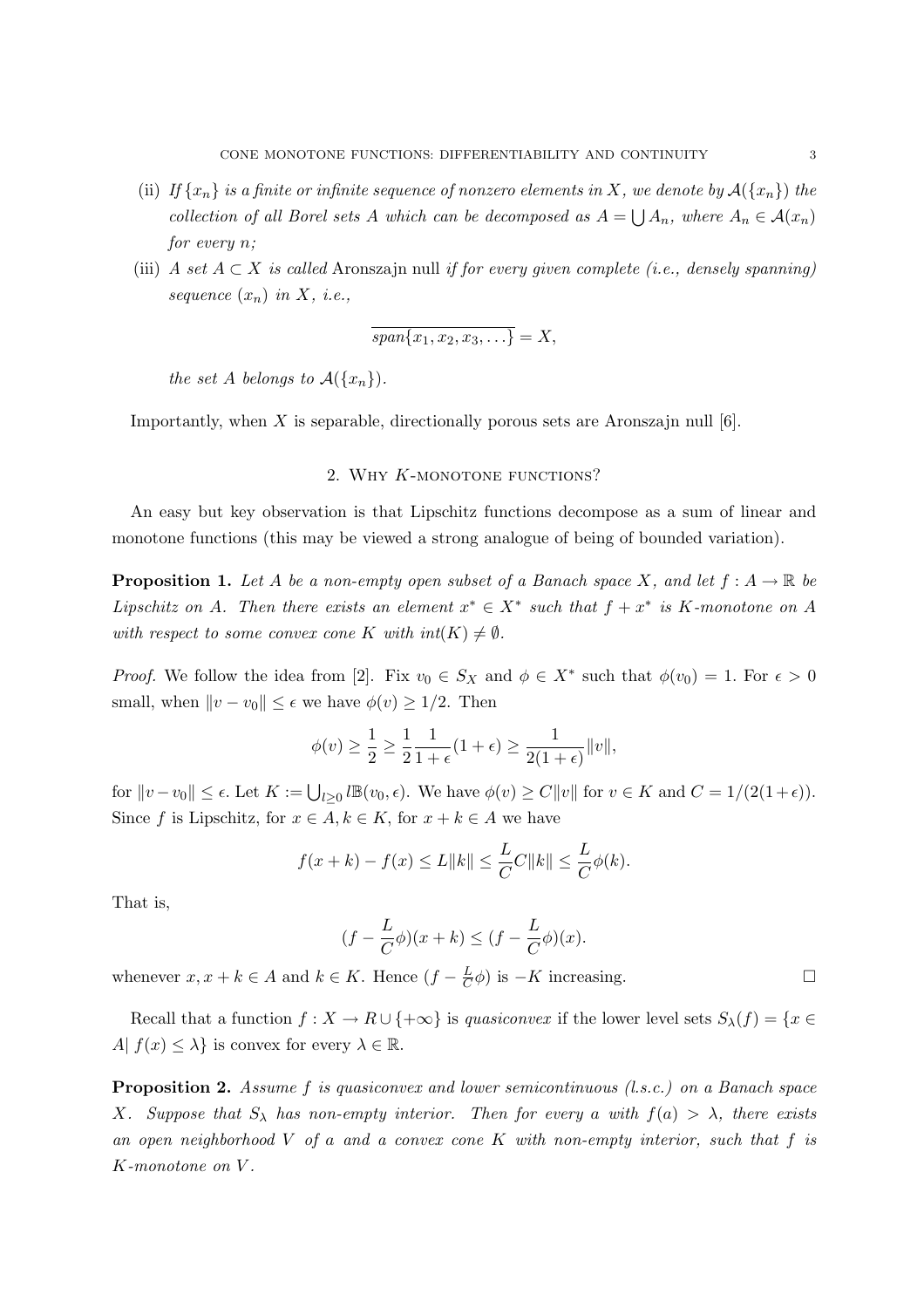*Proof.* Consider  $c = a + \alpha(a-b)$  with  $\alpha > 0$  and  $b \in \text{int}(S_\lambda)$ . Choose  $\epsilon > 0$  such that  $\mathbb{B}(b, \epsilon) \in S_\lambda$ , and define

$$
K = \bigcup_{l \geq 0} l[\mathbb{B}(b, \epsilon) - c].
$$

Since f is l.s.c. at a, there exists an open neighborhood V of a such that  $f(x) > \lambda$  if  $x \in V$  and  $V \subset c + K$ . For  $x \in V, x + k \in V$ , there exists  $y \in \mathbb{B}(b, \epsilon)$  such that  $x + k = \xi x + (1 - \xi)y$  for some  $0 < \xi < 1$ . We have

$$
f(x+k) \le \max\{f(y), f(x)\} = f(x),
$$

because  $f(y) \leq \lambda$  and  $f(x) > \lambda$ . Hence f is  $-K$ -increasing on V.

As a final example, let  $f : X \to \mathbb{R}$  be bounded below and  $g : X \to Y$ , where Y is a Banach space partially ordered by a closed convex cone K. The *optimal value function*  $V(p)$  for the inequality constraints minimization problem

$$
\begin{cases}\n\min f(x) \\
\text{s.t.} \quad g(x) \leq_K p.\n\end{cases}
$$

is  $-K$  increasing on Y. When K has non-empty interior, and the Slater condition is verified, i.e., there exists  $\hat{x} \in X$  such that  $-g(\hat{x}) \in \text{int}(K)$ ,  $V(p)$  is moreover finite-valued around 0.

#### 3. Main Result

Let  $\mathbb Q$  denote the rational numbers, and  $\mathbb Q^+$  denote the nonnegative rationals. We continue with a few preparatory results.

**Lemma 3.** Let f be a real valued function defined on a Banach space X and fix  $v_1, v_2 \in X$ . For  $k, l, m \in \mathbb{N}$  and  $y, z \in \mathbb{R}$ , the set  $A(k, l, m, y, z)$  of all  $x \in X$  verifying

(i)

$$
\frac{f(x+tu)-f(x)}{t}-y<\frac{1}{l},
$$

for 
$$
||u - v_1|| < 1/m
$$
 and  $0 < t < 1/k$ ;  
(ii)

$$
\frac{f(x+tu)-f(x)}{t}-z<\frac{1}{l},
$$

for  $||u - v_2|| < 1/m$  and  $0 < t < 1/k$ ; and (iii)

$$
\frac{f(x+s(v_1+v_2))-f(x)}{s}-(y+z)>\frac{3}{l},
$$

occurs for arbitrarily small  $s > 0$ ,

is directionally porous in X.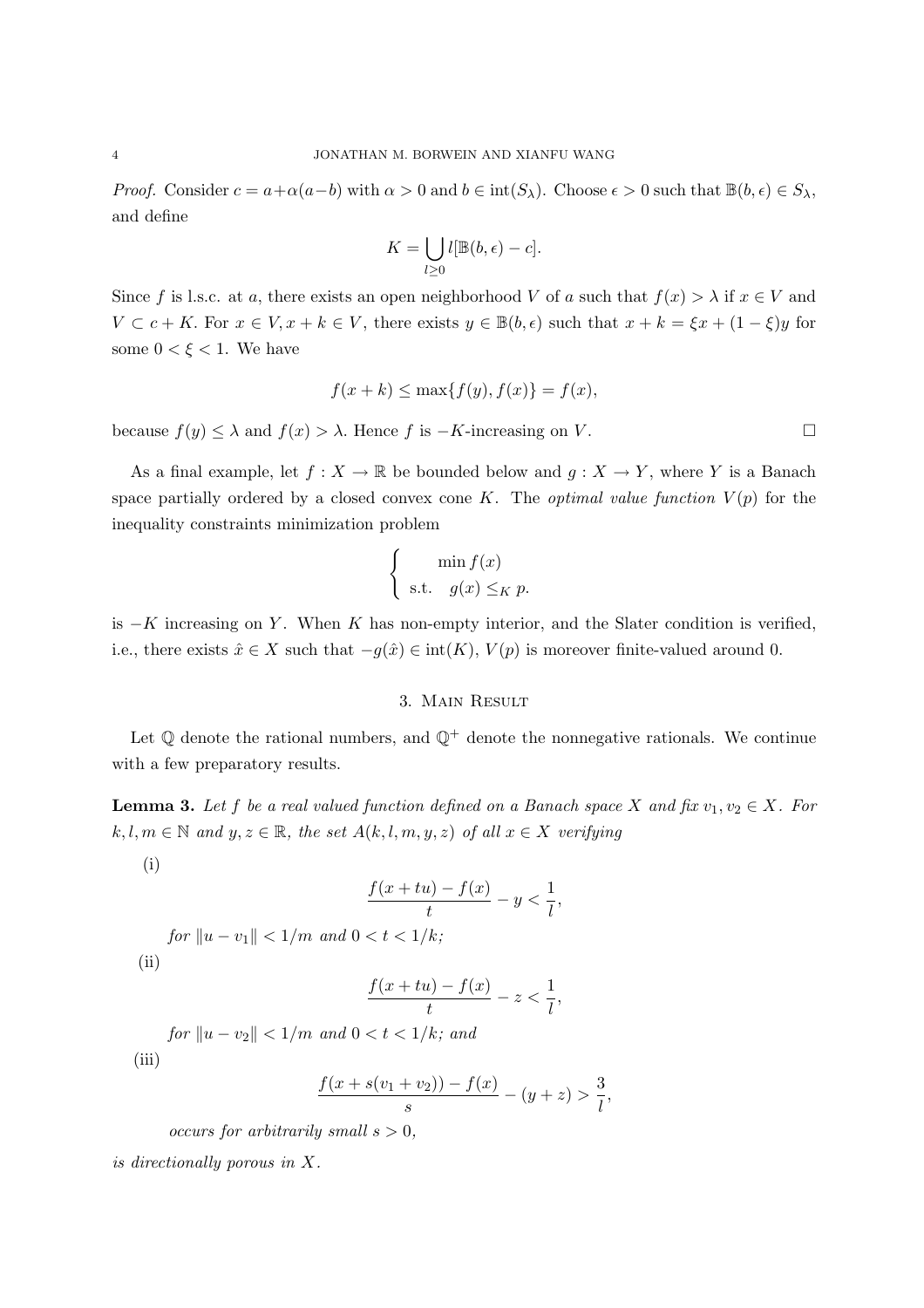*Proof.* Let  $x \in A(k, l, m, y, z)$ . Choose  $0 < s < 1/k$  such that

$$
\frac{f(x+s(v_1+v_2))-f(x)}{s}-(y+z)>\frac{3}{l}.
$$

We claim that

$$
\mathbb{B}(x+sv_1,\frac{s}{m})\cap A(k,l,m,y,z)=\emptyset.
$$

Indeed, for  $||h|| < \frac{1}{n}$  $\frac{1}{m}$ , if  $x + sv_1 + sh$  satisfies (ii), we have

(1) 
$$
\frac{f(x+s(v_1+h)+su)-f(x+s(v_1+h))}{s} < z+\frac{1}{l}, \text{ for } \|u-v_2\| < \frac{1}{m}.
$$

By  $(i)$ ,

(2) 
$$
\frac{f(x+s(v_1+h)) - f(x)}{s} < y + \frac{1}{l}.
$$

Adding inequalities (1) and (2) to get

$$
\frac{f(x+s(v_1+h)+su)-f(x)}{s} < y+z+\frac{2}{l}, \text{ for } \|u-v_2\| < \frac{1}{m}.
$$

Taking  $u = v_2 - h$ , we have

$$
\frac{f(x + sv_1 + sv_2) - f(x)}{s} < y + z + \frac{2}{l}.
$$

This contradicts the choice of s.  $\Box$ 

Define

(3) 
$$
A_{(v_1,v_2)} := \bigcup \{ A_{(k,l,m,y,z)} | k, l, m \in \mathbb{N}, y, z \in \mathbb{Q} \}.
$$

Then by definition  $A_{(v_1,v_2)}$  is  $\sigma$ -directionally porous in X.

**Lemma 4.** Assume that X is a Banach space and  $f: X \to \mathbb{R}$  is K-increasing with non-empty interior. For  $u, v \in int(K)$ , define the sets

$$
E := \{ x \in X | f'(x; u) \text{ and } f'(x; v) \text{ exist and are finite} \},
$$

$$
S := \{ x \in E | f^+(x; d_1u + d_2v) \le f'(x; u)d_1 + f'(x; v)d_2 \text{ holds for all } (d_1, d_2) \in \mathbb{R}^2 \}.
$$

Then the set  $E \setminus S$  is  $\sigma$ -directionally porous in X.

*Proof.* (a.) Let D be a countable dense subset in  $\mathbb{R}^2$ . We claim that

$$
S := \bigcap_{(d_1, d_2) \in D} E_{(d_1, d_2)}, \quad \text{where}
$$
  

$$
E_{(d_1, d_2)} := \{x \in E | f^+(x; d_1u + d_2v) \le d_1f'(x; u) + d_2f'(x; v)\}.
$$

Clearly, S is a subset of the latter. We show the reverse inclusion. Given  $(d_1, d_2)$ , we may find arbitrarily close  $(\hat{d}_1, \hat{d}_2) \in D$  such that  $d_1 \leq \hat{d}_1, d_2 \leq \hat{d}_2$ . Then

$$
f^+(x; d_1u + d_2v) \le f^+(x; \hat{d}_1u + \hat{d}_2v) \le \hat{d}_1f'(x; u) + \hat{d}_2f'(x; v).
$$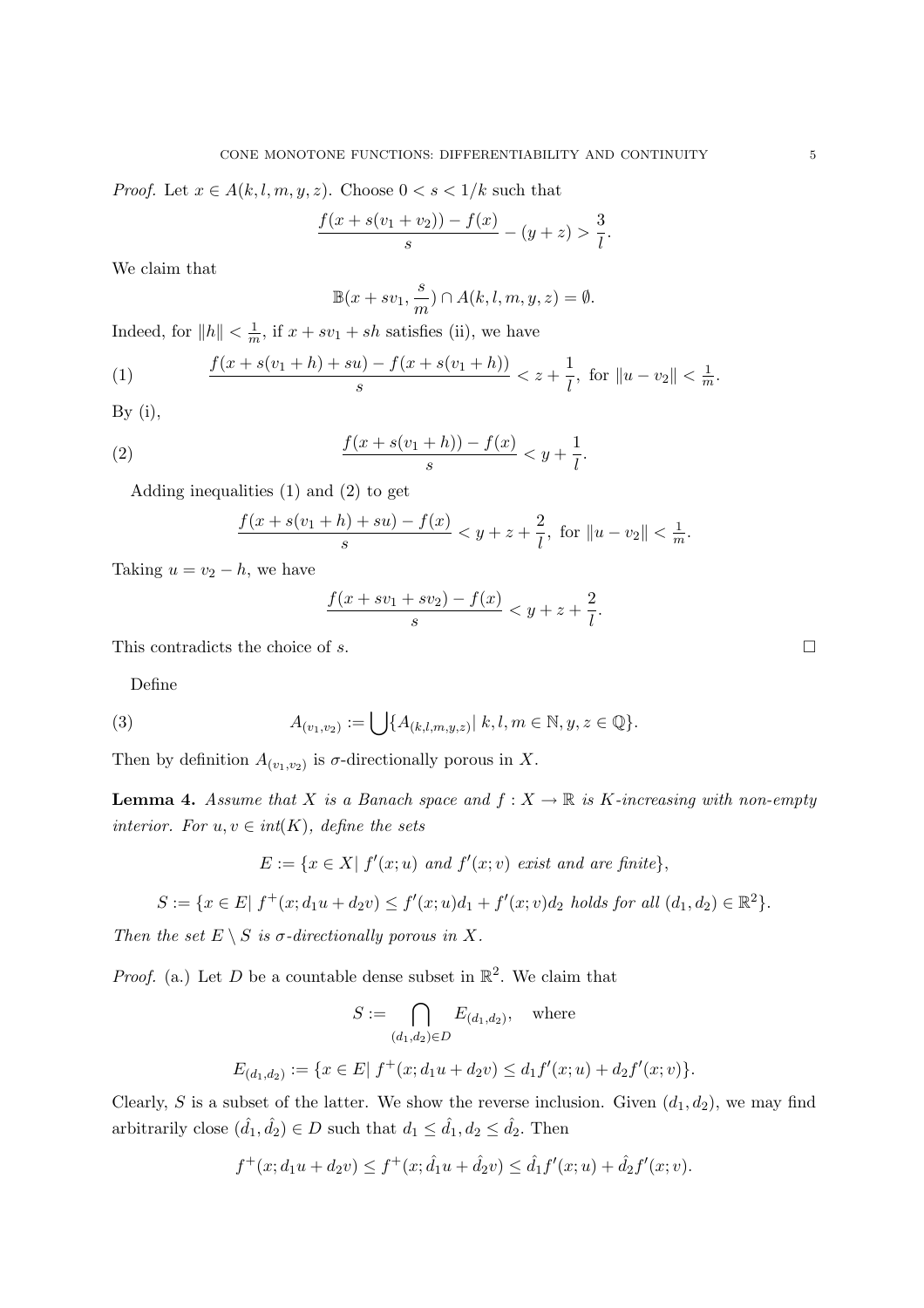Let  $(\hat{d}_1, \hat{d}_2) \rightarrow (d_1, d_2)$  to obtain

$$
f^+(x; d_1u + d_2v) \le d_1f'(x; u) + d_2f'(x; v).
$$

(b.) We show that for each  $(d_1, d_2) \in D$ , the set  $E \setminus E_{(d_1, d_2)}$  is  $\sigma$ -directionally porous. First, by (3),  $A_{(d_1u,d_2v)}$  is  $\sigma$ -directionally porous. We claim

$$
E \setminus A_{(d_1u,d_2v)} \subset E_{(d_1,d_2)}.
$$

Indeed, for  $x \in E \setminus A_{(d_1u,d_2v)}$ , both  $f'(x;u)$  and  $f'(x;v)$  exist. For  $1/l > 0$ , we have

$$
f'(x; d_1u) = d_1f'(x; u) < d_1f'(x; u) + \frac{1}{2l}, \text{ and}
$$
\n
$$
f'(x; d_2v) = d_2f'(x; v) < d_2f'(x; v) + \frac{1}{2l}.
$$

Because  $f^+(x; \cdot)$  is continuous at  $d_1u, d_2v \in \text{int}(K) \cup \text{int}(-K)$ , for some  $\delta > 0$ ,

$$
f^+(x; d_1u + \delta u) < d_1f'(x; u) + \frac{1}{2l},
$$
\n
$$
f^+(x; d_2v + \delta v) < d_2f'(x; v) + \frac{1}{2l}.
$$

For some  $k \in \mathbb{N}$ , when  $0 < t < 1/k$  we have

$$
\frac{f(x+t(d_1u+\delta u))-f(x)}{t} < d_1f'(x;u) + \frac{1}{2l}, \text{ and}
$$

$$
\frac{f(x+t(d_2v+\delta v))-f(x)}{t} < d_2f'(x;v) + \frac{1}{2l}.
$$

Since  $d_1u + \delta u - K$ ,  $d_2v + \delta v - K$  are neighborhoods of  $d_1u$  and  $d_2v$  respectively, there exist  $m \in \mathbb{N}$  such that

$$
\mathbb{B}(d_1u, 1/m) \subset d_1u + \delta u - K \quad \text{and} \quad \mathbb{B}(d_2v, 1/m) \subset d_2v + \delta v - K.
$$

By the  $K$ -monotonicity of  $f$  we have

$$
\frac{f(x+th) - f(x)}{t} < d_1 f'(x; u) + \frac{1}{2l} \quad \text{for } \|h - d_1 u\| < \frac{1}{m}, \text{ and}
$$
\n
$$
\frac{f(x+th) - f(x)}{t} < d_2 f'(x; v) + \frac{1}{2l} \quad \text{for } \|h - d_2 v\| < \frac{1}{m}.
$$

Choose  $y, z \in \mathbb{Q}$  such that

$$
|y - d_1 f'(x; u)| < \frac{1}{2l}
$$
, and  $|z - d_2 f'(x; v)| < \frac{1}{2l}$ .

We have

$$
\left( i\right)
$$

$$
\frac{f(x+th)-f(x)}{t} < y + \frac{1}{l},
$$

if  $||h - d_1u|| < 1/m$  and  $0 < t < 1/k$ . (ii)

$$
\frac{f(x+th)-f(x)}{t} < z + \frac{1}{l},
$$

if  $||h - d_2v|| < 1/m$  and  $0 < t < 1/k$ .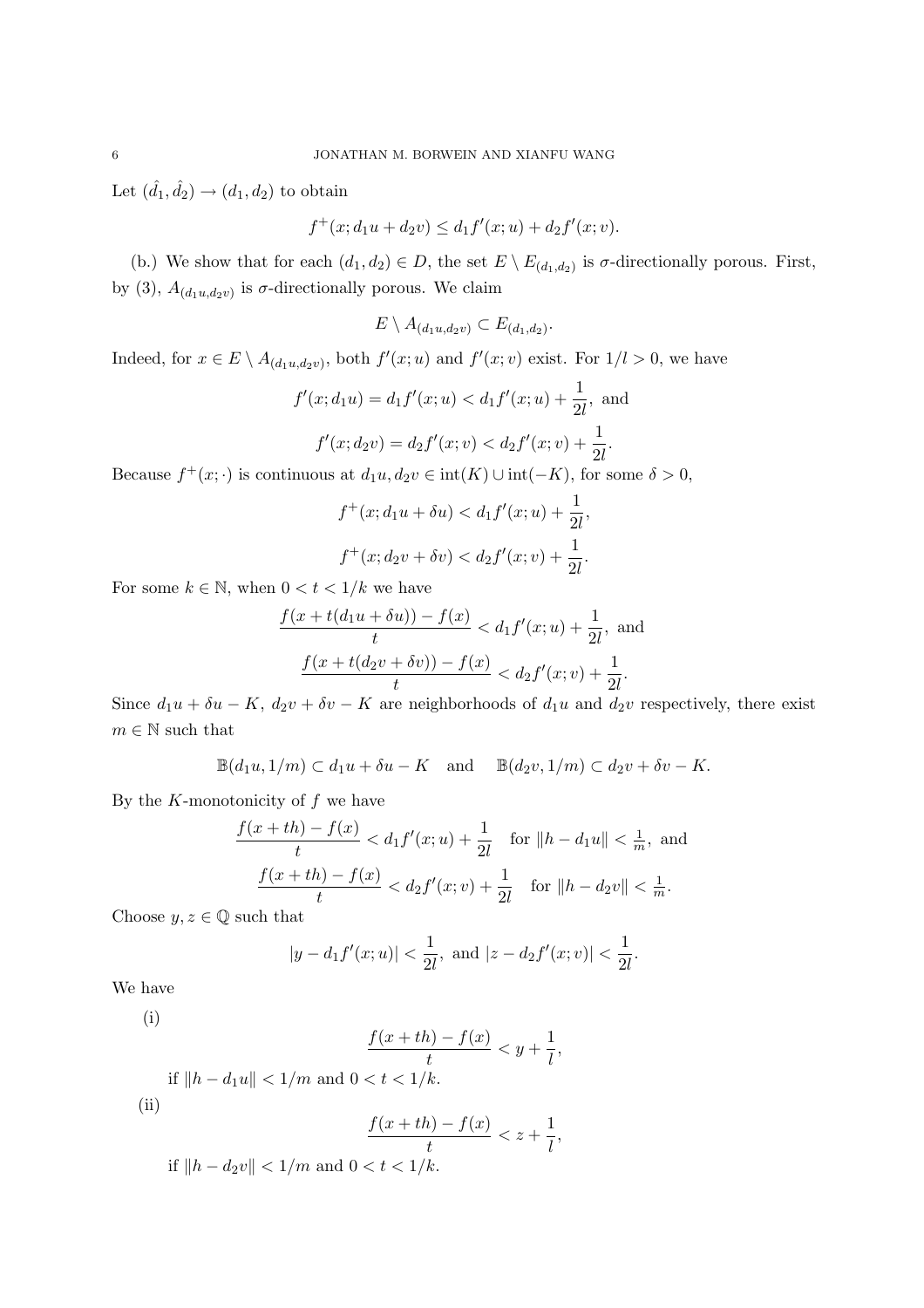Because  $x \in E \setminus A_{(d_1u,d_2v)}$ , we have

$$
\frac{f(x+t(d_1u+d_2v)) - f(x)}{t} < y + z + \frac{3}{l}
$$
 for small  $t > 0$ .

Therefore, for small  $t > 0$ ,

$$
\frac{f(x+t(d_1u+d_2v))-f(x)}{t} - (d_1f'(x;u)+d_2f'(x;v))
$$
\n
$$
= \left[\frac{f(x+t(d_1u+d_2v)-f(x)}{t}-(y+z)\right] + (y-d_1f'(x;u)) + (z-d_2f'(x;v))
$$
\n
$$
< \frac{4}{l}.
$$

Hence  $f^+(x; d_1u + d_2v) \leq d_1f'(x; u) + d_2f'(x; v)$ .

**Proposition 5.** Assume that X is a Banach space and  $f: X \to \mathbb{R}$  is K-monotone with with non-empty interior. Fix  $u, v \in int(K)$ . Let

$$
E := \{ x \in X \mid \text{ both } f'(x; u) \text{ and } f'(x; v) \text{ exist and are finite} \},
$$

$$
S := \{ x \in E \mid f'(x; d_1u + d_2v) = d_1f'(x; u) + d_2f'(x; v) \text{ for all } (d_1, d_2) \in \mathbb{R}^2 \}.
$$

Then the set  $E \setminus S$  is  $\sigma$ -directionally porous in X.

Proof. By Lemma 4, for

$$
S_1 := \{ x \in E | f^+(x; d_1u + d_2v) \le d_1 f'(x; u) + d_2 f'(x; v) \text{ for all } (d_1, d_2) \in \mathbb{R}^2 \}
$$

the set  $E \setminus S_1$  is  $\sigma$ -directionally porous in X. Applied to  $-f$ , for

$$
S_2 := \{ x \in E | f_+(x; d_1u + d_2v) \ge d_1 f'(x; u) + d_2f'(x; v) \text{ for all } (d_1, d_2) \in \mathbb{R}^2 \},
$$

the set  $E \setminus S_2$  is  $\sigma$ -directionally porous in X. When  $x \in S := S_1 \cap S_2$ ,

$$
f'(x; d_1u + d_2v) = d_1f'(x; u) + d_2f'(x; v),
$$

for all  $(d_1, d_2) \in \mathbb{R}^2$ 

**Proposition 6.** Assume that X is a Banach space, and  $K \subset X$  is a closed convex cone with with non-empty interior. Let  $f: X \to \mathbb{R}$  be K-increasing. For  $k_i \in int(K)$ ,  $1 \leq i \leq n$ , define

$$
D_n := \{r_1k_1 + \dots + r_nk_n | r_i \in \mathbb{Q}^+ \text{ for } 1 \le i \le n\} \setminus \{0\}, \text{ and}
$$
  

$$
E_n := \{x \in X | f'(x;d) \text{ exists and is finite for all } d \in D_n\}.
$$

Then the set  $E_n \setminus S_n$  is  $\sigma$ -directionally porous in X, where

 $S_n := \{ x \in E_n | f^+(x; \cdot) = f_+(x; \cdot) \text{ is finite and linear on span}\{k_1, \ldots, k_n\} \}.$ 

. The contract of the contract of the contract of the contract of  $\Box$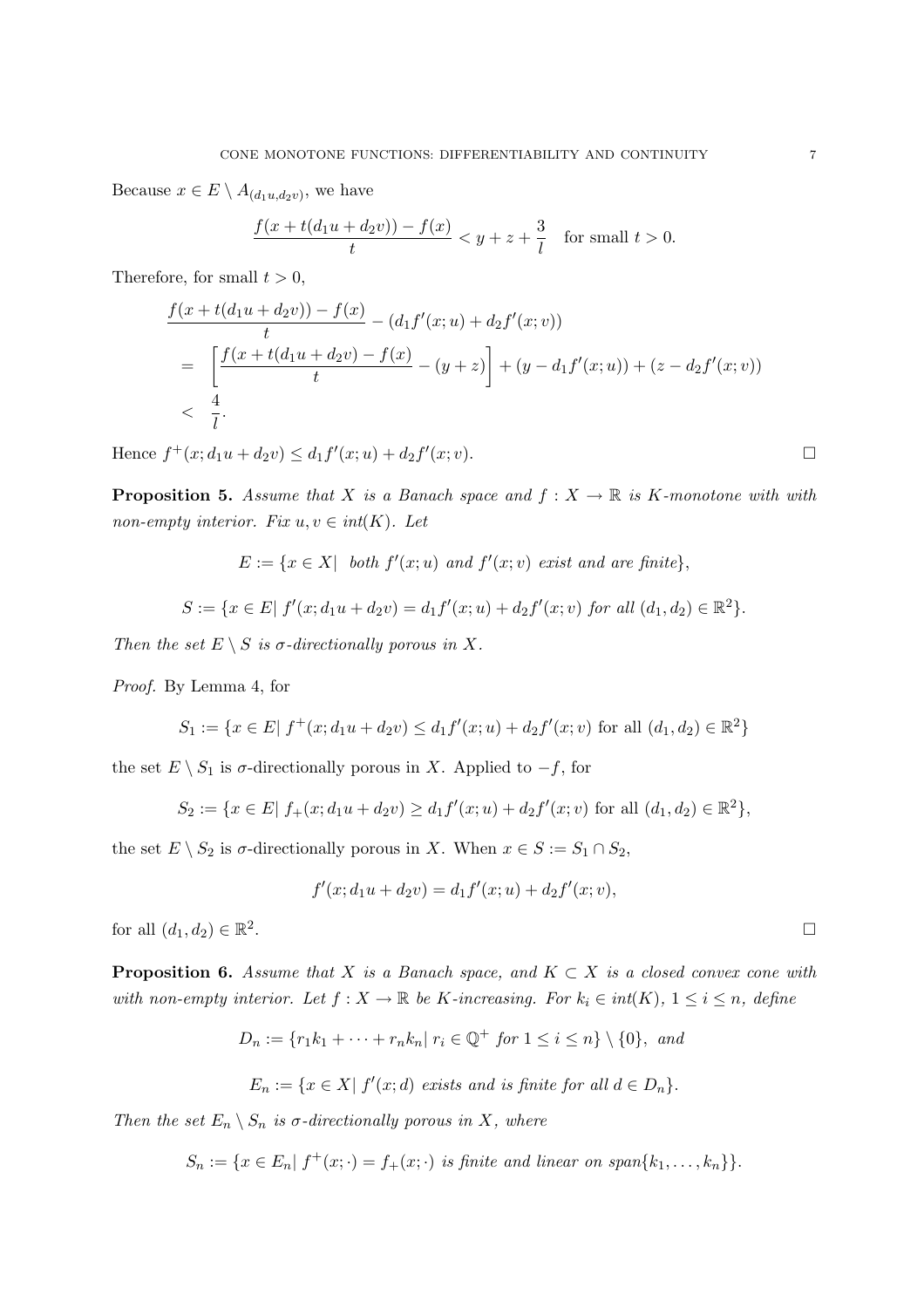*Proof.* By Proposition 5, for  $d_1, d_2 \in D_n$ , the set

$$
S(d_1, d_2) := \{ x \in E_n | f'(x; rd_1 + sd_2) = rf'(x; d_1) + sf'(x; d_2) \text{ for } (r, s) \in \mathbb{R}^2 \},
$$

has  $E_n \setminus S(d_1, d_2)$  being  $\sigma$ -directional porous in X. Thus

$$
S_n := \bigcap \{ S(d_1, d_2) | d_1, d_2 \in D_n \},
$$

has  $E_n \setminus S_n$  being  $\sigma$ -directional porous in X. For  $x \in S_n$ , we will show that  $f_+(x; \cdot) = f^+(x; \cdot)$ and is linear on span $\{k_1, k_2, \ldots, k_n\}.$ 

To see this, for  $l_1, l_2, \ldots, l_n \in \mathbb{R}$ , choose nonzero rational numbers  $\hat{l}_1 \geq l_1, \ldots, \hat{l}_n \geq l_n$ . As  $f^+(x; \cdot)$  is K-increasing,

$$
f^+(x; l_1k_1 + \cdots + l_nk_n) \leq f^+(x; l_1k_1 + \cdots + l_nk_n).
$$

Without loss of any generality, write

$$
\hat{l}_1k_1 + \dots + \hat{l}_nk_n = \hat{l}_1k_1 + \dots + \hat{l}_mk_m - (-\hat{l}_{m+1}k_{m+1} - \dots - \hat{l}_nk_n),
$$

where  $\hat{l}_1, \dots, \hat{l}_m \geq 0, -\hat{l}_{m+1}, \dots -\hat{l}_n \geq 0$ . As  $x \in S_n$ , we have

$$
f^+(x;\hat{l}_1k_1 + \dots + \hat{l}_nk_n) = f'(x;\hat{l}_1k_1 + \dots + \hat{l}_mk_m) - f'(x;\hat{-k}_{m+1}k_{m+1} - \dots - \hat{l}_nk_n)
$$
  
=  $\hat{l}_1f'(x;k_1) + \dots + \hat{l}_nf'(x;k_n).$ 

Then  $f^+(x; l_1k_1 + \cdots + l_nk_n) \leq \hat{l}_1f'(x; k_1) + \cdots + \hat{l}_nf'(x; k_n)$ . Letting  $\hat{l}_1 \to l_1, \cdots, \hat{l}_n \to l_n$ , we obtain

$$
f^+(x, l_1k_1 + \dots + l_nk_n) \le l_1f'(x; k_1) + \dots + l_nf'(x; k_n).
$$

Similarly, one may show

$$
f_+(x; l_1k_1 + \cdots + l_nk_n) \ge l_1f'(x; k_1) + \cdots + l_nf'(x; k_n).
$$

Since  $f_+(x; \cdot) \leq f^+(x; \cdot)$ , we conclude that  $f^+(x; \cdot) = f_+(x; \cdot)$  and is linear on span $\{k_1, \ldots, k_n\}$ . ¤

**Lemma 7.** Let X be a Banach space and  $K \subset X$  be a closed convex cone with with non-empty interior. Suppose that  $D \subset X$  is dense. Then for every  $u \in X$  there exist  $u_n, v_n \in D$  such that

$$
u_n \leq_K u \leq_K v_n,
$$
  

$$
u_n \to u, \quad \text{and} \quad v_n \to u \text{ in norm.}
$$

*Proof.* As  $u \pm K$  has non-empty interior, and D is dense in X, we easily find  $u_n$  and  $v_n$ .  $\Box$ 

The following result is Proposition 6.29 [1, page 144]. We include it for completeness.

**Lemma 8.** Let F be an n-dimensional subspace of X, and let  $\{y_k\}_{k=1}^n$  be a basis for F. Let  $\lambda_n$ be the Lebesgue measure on F, and let A be a Borel subset of X such that  $\lambda_n(F \cap (A + x)) = 0$ for every  $x \in X$ . Then  $A \in \mathcal{A}(\{y_k\}_{k=1}^n)$ .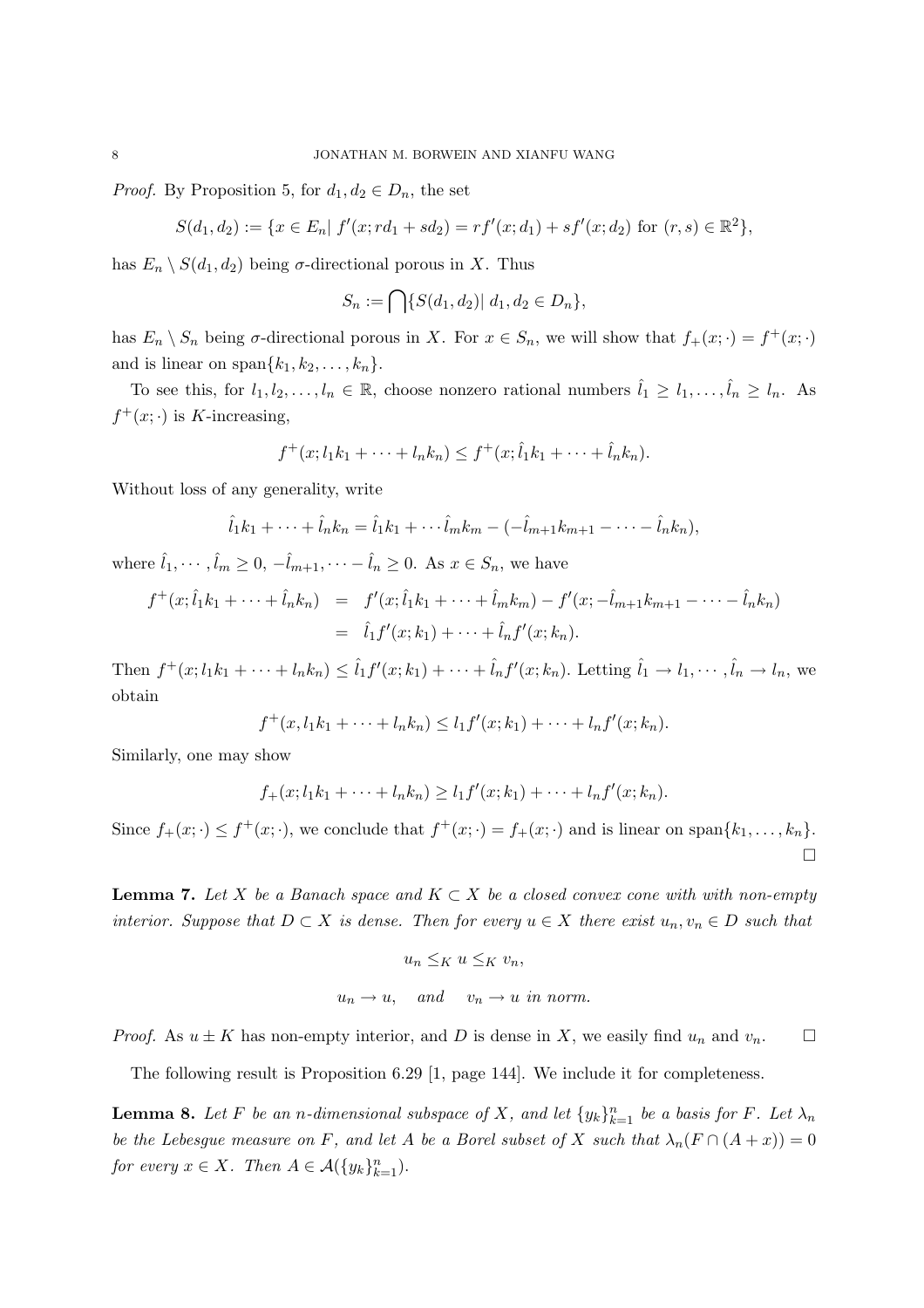We are now ready to prove our main result:

**Theorem 9.** Let X be a separable Banach space,  $K \subset X$  be a closed convex cone with  $int(K) \neq$  $\emptyset$ . Suppose that  $f: X \to \mathbb{R}$  is lower semicontinuous and K-monotone. Then f is Gâteaux differentiable on X except for a Aronszajn null set.

*Proof.* Without loss of generality, we assume that f is K-increasing (otherwise consider  $-K$ ). Let  $(x_n)$  be a complete sequence in X. Because  $\text{int}(K) \neq \emptyset$  and  $\overline{\text{span}\{x_1, x_2, x_3, \ldots\}} = X$ , we may take nonzero

$$
\{k_i\}_{i=1}^{\infty} \subset \text{span}\{x_1, x_2, x_3, \ldots\},\
$$

such that

$$
\{k_i | i \in \mathbb{N}\} = K, \text{ and } k_i \in \text{int}(K) \text{ for } i \in \mathbb{N}.
$$

Define

$$
D := \bigcup_{n=1}^{\infty} \{r_1k_1 + \dots + r_nk_n | r_i \in \mathbb{Q}^+ \text{ for } 1 \leq i \leq n\} \setminus \{0\}.
$$

(a) Let  $d \in D$ . Because f is l.s.c., both  $f^+(\cdot, d)$  and  $f_+(\cdot, d)$  are Borel measurable. Therefore, the set

$$
E_d := \{ x \in X | f^+(x; d) = f_+(x; d) \text{ exist and } f'(x; -d) + f'(x; d) = 0 \},
$$

is Borel measurable. For  $n$  large, we have

$$
d \in \text{span}\{x_1, x_2, \dots, x_n\}.
$$

We claim that  $X \setminus E_d$  belongs to  $\mathcal{A}(\{x_i\}_{i=1}^n)$ . To see this, we observe that for every  $a \in X$ , the set  $X \setminus E_d$  intersect each line  $a + \mathbb{R}d$  in a set of null one-dimensional Lebesgue measure. Write

$$
F := \text{span}\{x_1, x_2, \dots, x_n\}, \quad \chi_S(x) := \begin{cases} 1 & \text{if } x \in S, \\ 0 & \text{otherwise.} \end{cases}
$$

Let  $\lambda_n$  denote Lebesgue measure on F. For  $a \in X$ , we have

$$
\lambda_n(F \cap ((X \setminus E_d) + a))) = \int \chi_{F \cap ((X \setminus E_d) + a)} d\lambda_n
$$
  
= 
$$
\int \lambda_1([F \cap ((X \setminus E_d) + a)] \cap (u + \mathbb{R}d)) d\lambda_{n-1}(u) = 0.
$$

By Lemma 8, we conclude that  $X \setminus E_d \in \mathcal{A}(\{x_i\}_{i=1}^n)$ .

Now, the set defined by

$$
E := \bigcap_{d \in D} E_d = \{ x \in X | f'(x; d) \text{ is finite for all } d \in D \},
$$

is Borel measurable and  $X \setminus E$  belongs to  $\mathcal{A}(\lbrace x_i \rbrace_{i=1}^{\infty})$ .

(b) Write  $Y_n := \text{span}\{k_1, \ldots, k_n\}$ . By Proposition 6, for

 $S_n := \{x \in E | f^+(x; \cdot) = f_+(x; \cdot) \text{ is finite and linear on } Y_n \},\$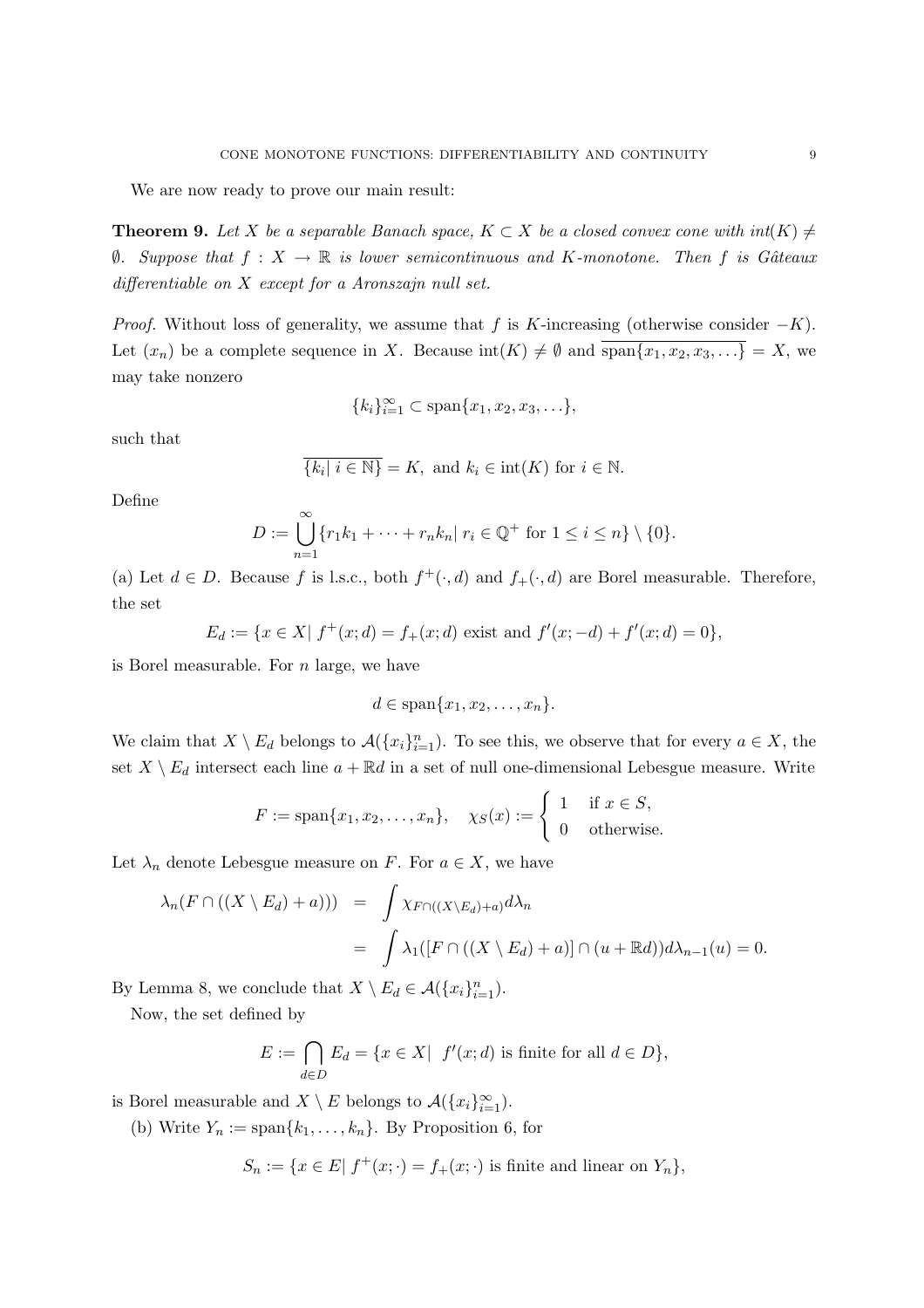the set  $E \setminus S_n$  is  $\sigma$ -directionally porous in X. Let  $S := \bigcap_{n=1}^{\infty} S_n$ . Then  $E \setminus S$  is  $\sigma$ -directionally porous in X, in particular,  $E \setminus S \in \mathcal{A}(\{x_i\}_{i=1}^{\infty})$ . For  $x \in S$ ,  $f^+(x; \cdot) = f_+(x; \cdot)$  is finite and linear on  $Y := \bigcup_{n=1}^{\infty} Y_n$ . Since

$$
Y \supset \{k_i | i \in \mathbb{N}\} - \{k_i | i \in \mathbb{N}\},\
$$

we have  $\overline{Y} \supset K - K = X$ , i.e., Y is dense in X. Let  $x \in S$ .

Next, take  $e \in Y \cap \text{int}(K)$ . Then  $f^+(x; e)$  is finite and

$$
f^+(x;y) \le f^+(x;e) \qquad \text{for } y \leq_K e.
$$

Since  $\{y \in X | y \leq_K e\}$  contains 0 as an interior point, by the Hahn-Banach extension theorem,  $f^+(x; \cdot)$  can be extended linearly from Y to X, denoted by  $\lambda$ . That is,  $\lambda \in X^*$  and  $f^+(x; y)$  $f_+(x; y) = \lambda(y)$  for  $y \in Y$ . For every  $u \in X$ , by Lemma 7 there exist  $u_n, v_n \in Y$  such that  $u_n \leq_K u \leq_K v_n$  and  $u_n \to u, v_n \to u$  in norm. We have

$$
f^{+}(x; u) \le f^{+}(x; v_{n}) = \lambda(v_{n}),
$$
  

$$
f_{+}(x; u) \ge f_{+}(x; u_{n}) = f^{+}(x; u_{n}) = \lambda(u_{n}).
$$

Letting  $n \to \infty$  to obtain  $f_+(x; u) = f^+(x; u) = \lambda(u)$ . Therefore, f is Gâteaux differentiable at  $x \in S$ .

We remark that Aronszajn null sets, Gaussian null sets, and cubic null sets coincide [1, 6]. Theorem 9 is an extension to separable Banach spaces of the differentiability theorem concerning monotone functions on  $\mathbb{R}^n$  given by Chabrillac, and Crouzeix [4].

**Example 10.** Let  $c_0$  be the space consisting of the sequences which converge to 0, endowed with the uniform norm given by  $||x||_{\infty} := \sup_{n \geq 1} |x_n|$ . Then  $c_0$  is a separable Banach space (in fact an Asplund space). The closed convex cone  $c_0^+$ , i.e., the nonnegative sequences, has no interior, and  $c_0^+$  is not Aronszajn's null. Define  $f : c_0 \to \mathbb{R}$  by  $f(x) = \sqrt{||x^+||}$ . Then f is  $c_0^+$ -increasing. However, f is not Gâteaux differentiable on  $-c_0^+$ . Indeed, for  $x \in -c_0^+$ ,  $f(x) = 0$ . If x has  $x_n = 0$  for some n, then for  $t > 0$ ,

$$
\frac{f(x+te_n)-f(x)}{t}\geq \frac{\sqrt{t}}{t}\to\infty \text{ as } t\downarrow 0.
$$

If x has  $x_n < 0$  for all n, take  $t_n = 2\sqrt{-x_n}$ , and  $h = (\sqrt{-x_n})$ , we have  $t_n \downarrow 0$  and

$$
\frac{f(x+t_nh)-f(x)}{t_n} \ge \frac{\sqrt{x_n+t_nh_n}}{t_n} = \frac{1}{2} \quad \text{for all } n.
$$

Therefore  $f$  is not Gâteaux differentiable at x. However,  $f$  is generically Fréchet differentiable on  $c_0 \setminus (-c_0^+)$  because  $||x^+||$  is convex.

More pathological examples concerning  $K$ -monotone functions when  $K$  has empty interior can be found in [2, 3].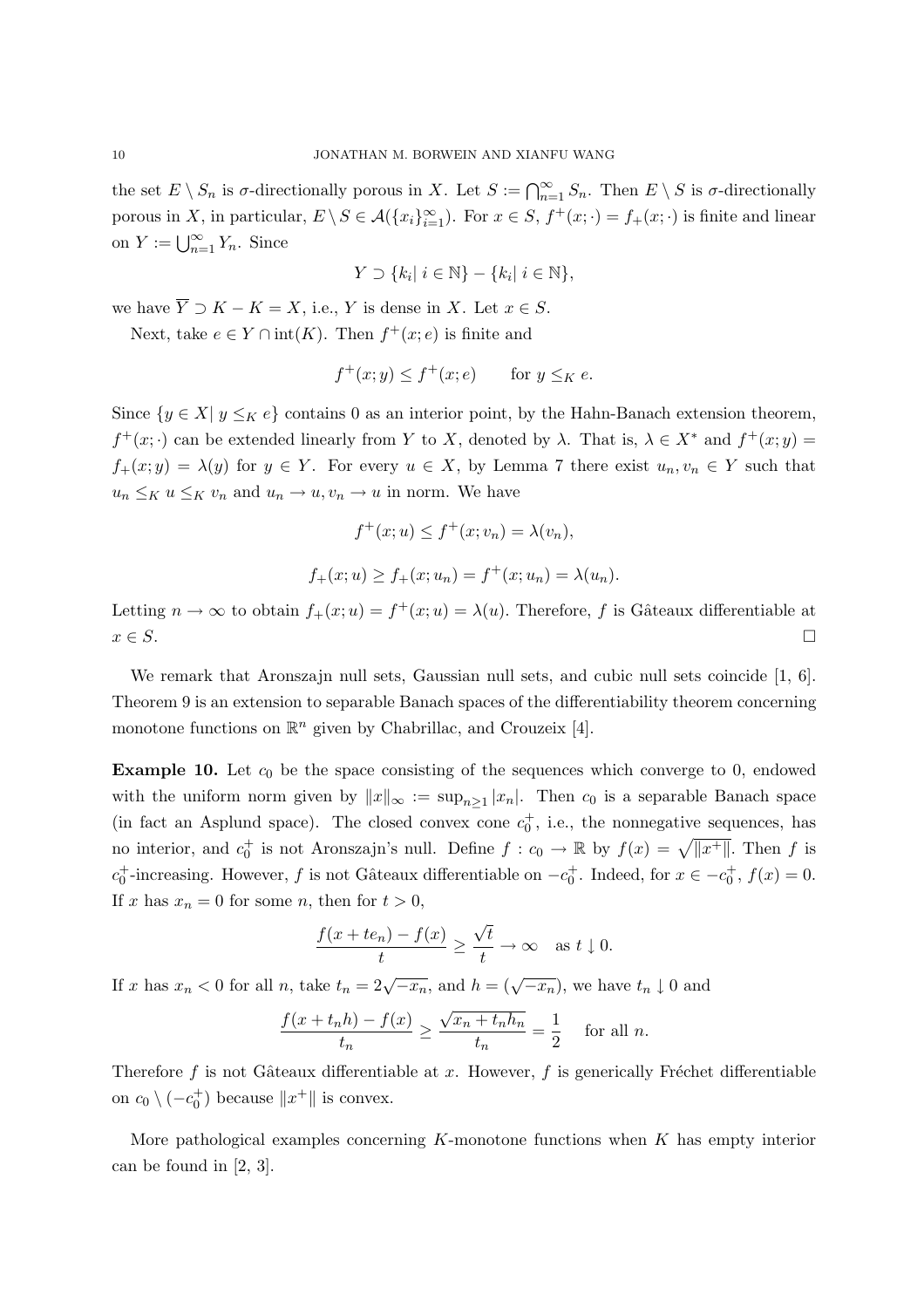**Example 11.** [Singular functions on separable spaces.] Assume X is a separable Banach space and  $K \subset X$  is a closed convex cone with  $K \cap -K = \{0\}$  and with non-empty interior. Then there exists a continuous  $g: X \to \mathbb{R}$  such that g is strictly K-increasing and has Gâteaux derivative  $\nabla g = 0$  throughout X except at points of a Aronszajn null set.

To see this, we take  $f : \mathbb{R} \to \mathbb{R}$ , strictly increasing and continuous, such that  $f'(x) = 0$  on  $\mathbb{R}$ a. e.. When X is separable, there exists  $x^* \in K^+$  such that  $\langle x^*, k \rangle > 0$  for every  $k \in K \setminus \{0\}$ . Indeed, because the dual ball  $B_{X^*}(0)$  is weak<sup>\*</sup> separable, we may choose a countable weak<sup>\*</sup> dense set  ${x_n^*}_{n=1}^{\infty}$  in  $K^+ \cap B_{X^*}(0)$ , and let  $x^* := \sum_{n=1}^{\infty}$  $n=1$  $x_n^*$  $rac{x_n}{2^n}$ . If  $\langle x^*, x \rangle = 0$  for some  $x \in K$ , then  $\langle x_n^*, x \rangle = 0$  for each  $n \in \mathbb{N}$ , and so  $\langle y^*, x \rangle = 0$  for every  $y^* \in K^+$ . Thus  $x \in K \cap (-K)$ , and so  $x=0.$ 

Define  $g: X \to \mathbb{R}$  by  $g(x) := f(\langle x^*, x \rangle)$ . Because f is strictly increasing, we have g strictly K-increasing on X. For each  $k \in K$  and  $x \in X$ , the function  $h : \mathbb{R} \to \mathbb{R}$  given by

$$
h(t) := g(x + tk) = f(\langle x^*, x \rangle + t\langle x^*, k \rangle),
$$

is strictly increasing and  $h'(t) = 0$  a.e. on R. By Theorem 9, g is Gâteaux differentiable on X with  $\nabla g(x) = 0$  except for an Aronszajn null set.

#### 4. Continuity, measurability and extendibility

The following result improves Theorem 6 [4] in which the authors showed that a cone monotone function  $f : \mathbb{R}^n \to \mathbb{R}$  is continuous almost everywhere.

**Proposition 12.** Let X be a Banach space. Assume that  $K \subset X$  has non-empty interior and  $f: X \to \mathbb{R}$  is K-monotone. Then

$$
D := \{ x \in X \mid f \text{ is discontinuous at } x \},
$$

is  $\sigma$ -directionally porous in X.

*Proof.* We have  $D = \{x \in X | f(x) < \overline{f}(x)\}\$ . Write

$$
S_1 := \{ x \in X | f(x) < f(x) \}, \text{ and } S_2 := \{ x \in X | f(x) < \overline{f}(x) \}.
$$

We claim  $S_2$  is  $\sigma$ -directionally porous. The proof of the  $\sigma$ -directional porosity of  $S_1$  is similar. Write  $S_2 = \bigcup_{p \in \mathbb{Q}} D_p$  where

$$
D_p := \{ x \in X | f(x) < p < \overline{f}(x) \}.
$$

For  $x \in D_p$ ,  $f(x) < p$ . For  $y \in x - \text{int}(K)$ ,  $f(y) \le f(x) < p$ . For every  $y \in x - \text{int}(K)$ ,  $\overline{f}(y) \le f(x) < p$ , so  $y \notin D_p$ . That is,

$$
[x - \text{int}(K)] \cap D_p = \emptyset.
$$

Since this holds for each  $x \in D_p$ ,  $D_p$  is directionally porous, and so  $S_2$  is  $\sigma$ -directionally porous.

 $\Box$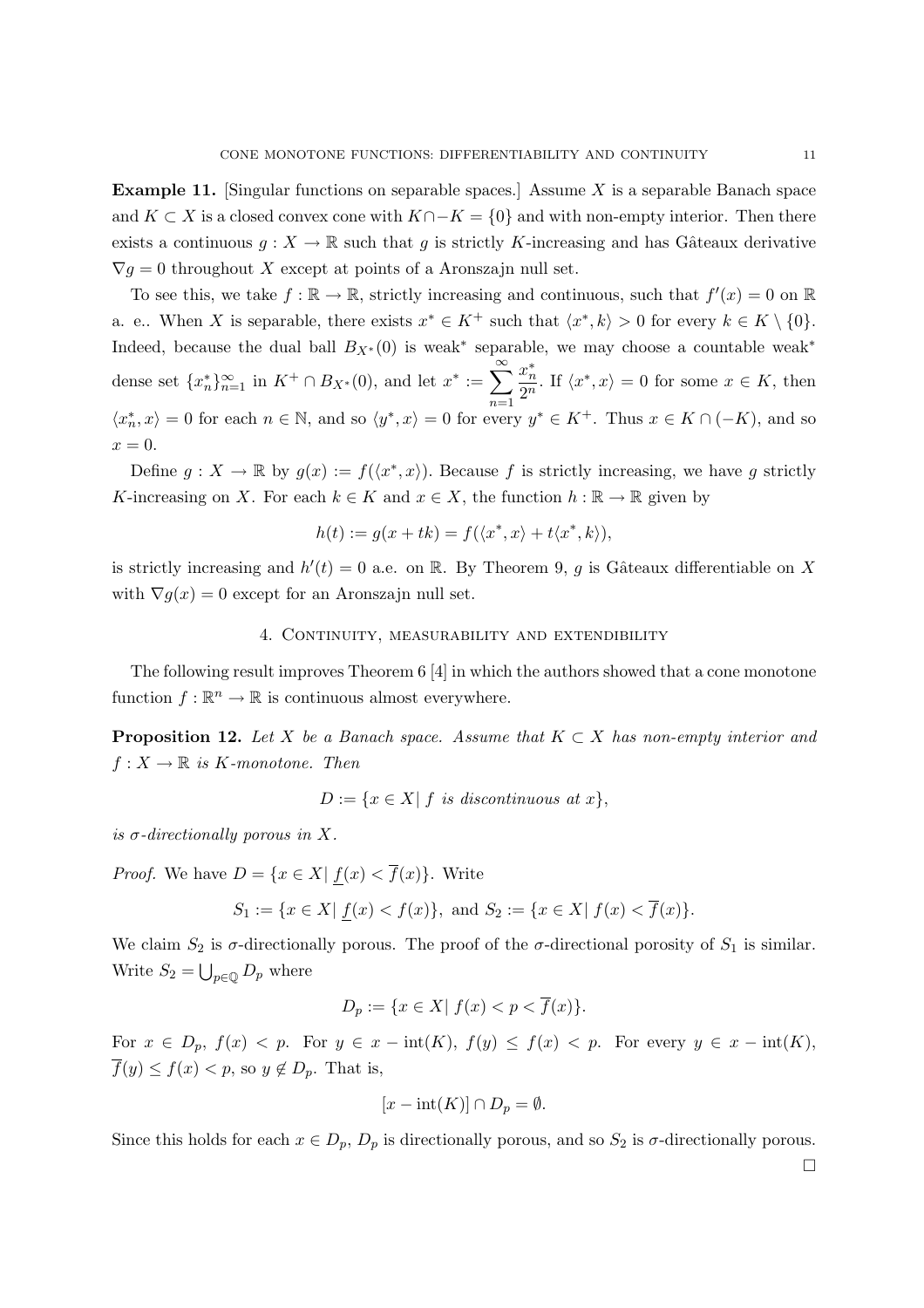On the other hand, observe that:

**Example 13.** For the Hilbert space  $l_2$  with norm  $||x|| := \sqrt{\sum_{n=1}^{\infty} x_n^2}$ , the closed convex cone  $l_2^+$  , i.e., the set of nonnegative sequences, has no interior. We define

$$
f(x) := \begin{cases} 1 & \text{if } x \in l_2 \text{ has infinitely many positive terms,} \\ 0 & \text{otherwise.} \end{cases}
$$

Then f is  $l_2^+$ -increasing. For  $x = (x_1, x_2, ...) \in l_2$ , choose N large such that  $\sqrt{\sum_{i=N}^{\infty} x_n^2} < \epsilon/2$ . Consider

$$
y := (x_1, \dots, x_N, \frac{\epsilon}{2}, \frac{\epsilon}{2^2}, \dots) \in l_2,
$$
  

$$
z := (x_1, \dots, x_N, -\frac{\epsilon}{2}, -\frac{\epsilon}{2^2}, \dots) \in l_2.
$$

Then  $||y - x|| < \epsilon$  and  $||z - x|| < \epsilon$ . It follows that  $f(y) = 1$  and  $f(z) = 0$ . Since  $\epsilon > 0$  is arbitrary, we conclude that  $f$  is not continuous at  $x$ . Thus,  $f$  is *nowhere* continuous on  $X$ .

Another preparatory decomposition result is in order.

**Proposition 14.** Let X be a Banach space and  $K \subset X$  be a closed convex cone with nonempty interior. Assume that  $f: X \to \mathbb{R}$  is K-monotone. Then for every  $r \in \mathbb{R}$ , the level set  $S_r := \{x \mid f(x) \leq r\}$ , can be written as  $O \cup T$  where O is open and T is directionally porous. Hence  $f$  is Gaussian measurable when  $X$  is separable.

*Proof.* Without loss of generality, we assume that  $f$  is  $K$ -increasing. Write

$$
\partial S_r = S_r \setminus \text{int}(S_r).
$$

We show that  $\partial S_r$  is directionally porous. For  $x \in \partial S_r$ , we have  $x - \text{int}(K)$  open. Since f is K-increasing, we know  $f(y) \leq f(x) \leq r$  for  $y \in [x - \text{int}(K)]$ , so  $x - \text{int}(K) \subset \text{int}(S_r)$ . This shows

$$
[x - \text{int}(K)] \cap \partial S_r = \emptyset,
$$

so  $\partial S_r$  is directionally porous. When X is separable, a directionally porous set is Gaussian null, so  $S_r$  is Gaussian measurable. Since this holds for every r, f is Gaussian measurable on X.  $\Box$ 

As usual, for a closed convex cone  $K \subset X$ , its *indicator function* is defined by:

$$
I_K(x) := \begin{cases} 0 & \text{if } x \in K, \\ +\infty & \text{otherwise.} \end{cases}
$$

Note that  $I_K$  is K-decreasing.

**Proposition 15.** Let X be a Banach space and  $K \subset X$  be a closed convex cone. Assume that  $f: A \subset X \to \mathbb{R} \cup {\infty}$  is K-increasing. We define

$$
g(x) := \inf\{f(y) + I_K(y - x) : y \in dom(f)\} = \inf\{f(y) : y \ge_K x, \quad y \in domf\},\
$$
  

$$
h(x) := \sup\{f(y) - I_K(x - y) : y \in dom(f)\} = \sup\{f(y) : y \le_K x, \quad y \in domf\}.
$$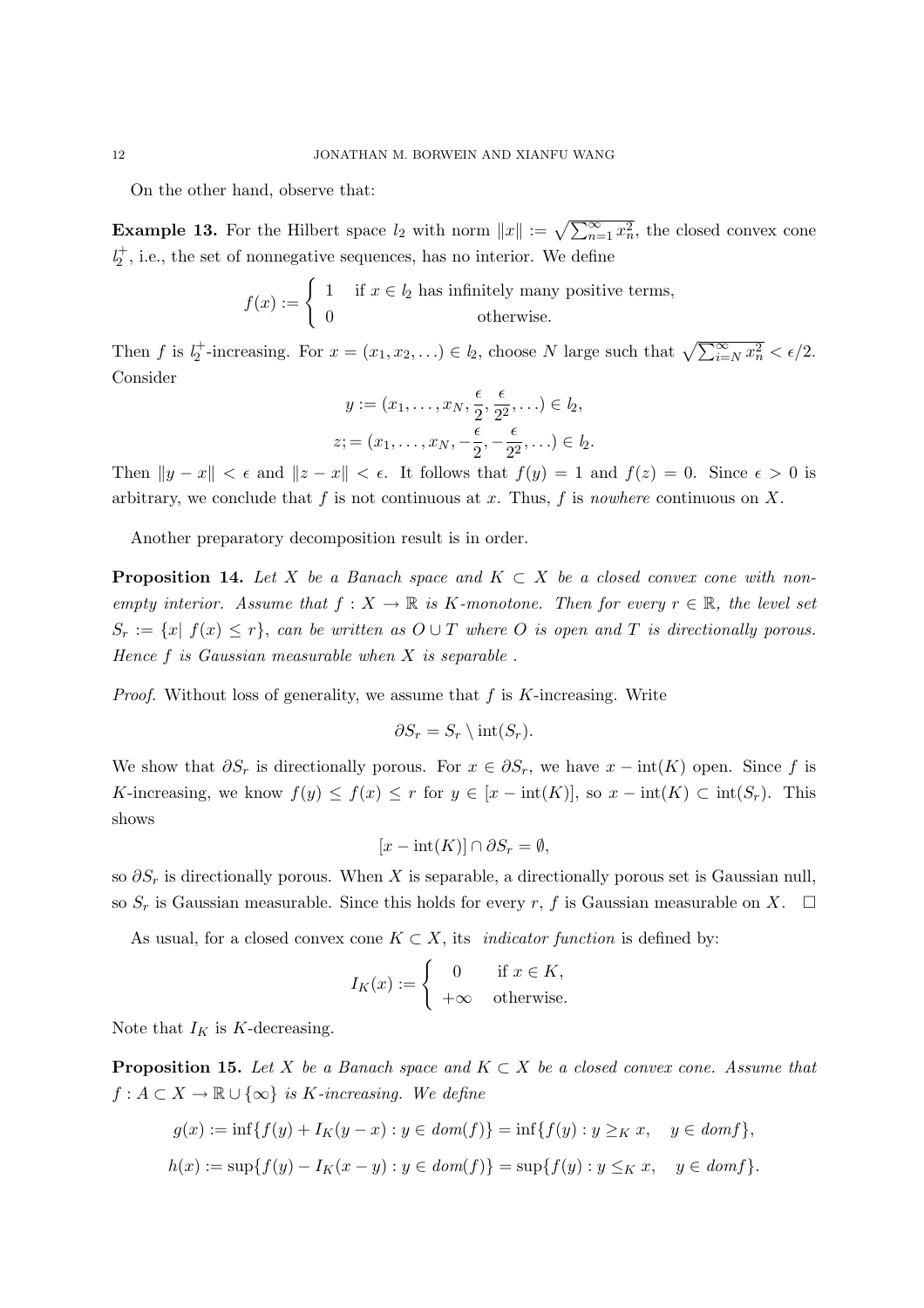Then g and h satisfy

- (i) g and h are K-increasing on X and  $g|_{dom(f)} = f = h|_{dom(f)}$ ;
- (ii) g is the largest, and h is the smallest,  $K$ -monotone extension of  $f$ ;
- (iii) If f is quasiconvex (resp. convex), then q is quasiconvex (resp. convex).

*Proof.* (i) and (ii): Let  $k \in K$ . Since  $I_K$  is K-decreasing, we have

$$
g(x + k) = \inf\{f(y) + I_K(y - (x + k)) | y \in \text{dom} f\}
$$
  
 
$$
\geq \inf\{f(y) + I_K(y - x) | y \in \text{dom} f\} = g(x).
$$

Now for  $x \in \text{dom} f$ , we have  $g(x) = f(x)$ . By definition, for  $x \in \text{dom} f$ , we have  $g(x) \leq f(x)$ . But for  $y - x \in K$ ,  $f(y) \ge f(x)$  so  $f(y) + I<sub>K</sub>(y - x) \ge f(x)$ . This gives  $g(x) \ge f(x)$ . Hence  $g|_{\text{dom } f} = f$ . Assume l is an extension of f and K-monotone. We show that  $g \geq l$ . Since l is K-monotone, we have

$$
l(x) \le l(y) + I_K(y - x), \text{ so,}
$$
  

$$
l(x) \le f(y) + I_K(y - x) \text{ for } y \in \text{dom}f.
$$

By definition, we have  $l(x) \leq g(x)$ . Hence g is the largest K-increasing extension of f. The claims for h are verified similarly.

(iii) Let f be quasiconvex. We show that g is quasiconvex. Assume  $g(x), g(z) \leq \alpha$ . For  $\epsilon > 0$ , there exist  $\hat{x}$  and  $\hat{z}$  such that

$$
f(\hat{x}) + I_K(\hat{x} - x) \le g(x) + \epsilon
$$
, and  $f(\hat{z}) + I_K(\hat{z} - z) \le g(z) + \epsilon$ .

This gives  $\hat{x} \ge_K x$  and  $\hat{z} \ge_K z$ . For  $0 \le \lambda \le 1$  we have  $\lambda \hat{x} + (1 - \lambda)\hat{z} \ge_K \lambda x + (1 - \lambda)z$ , and

$$
f(\lambda \hat{x} + (1 - \lambda)\hat{z})) \le \max\{f(\hat{x}), f(\hat{z})\}.
$$

Then

$$
g(\lambda x + (1 - \lambda)z) \le f(\lambda \hat{x} + (1 - \lambda)\hat{z}) \le \max\{g(z), g(x)\} + \epsilon,
$$

so  $g(\lambda x + (1 - \lambda)z) \leq \alpha + \epsilon$ . Since  $\epsilon$  is arbitrary, we have  $g(\lambda x + (1 - \lambda)z) \leq \alpha$ . Hence g is quasiconvex. Similarly, one can prove that g is convex when f is convex.  $\Box$ 

### 5. Upper hull, lower hull and robust continuity

When  $f: X \to \mathbb{R}$  is K-monotone with K having non-empty interior, the continuity and differentiability of f is closely related to the continuity and differentiability of its upper or lower hull.

The following is a generalization of Chabrillac and Crouzeix [4] from  $\mathbb{R}^n$  to general Banach spaces.

**Proposition 16.** Let X be a Banach space and  $K \subset X$  be a closed convex cone with non-empty interior. Suppose that  $f : X \to \mathbb{R} \cup \{\pm \infty\}$  is K-monotone and  $f(a)$  is finite. Then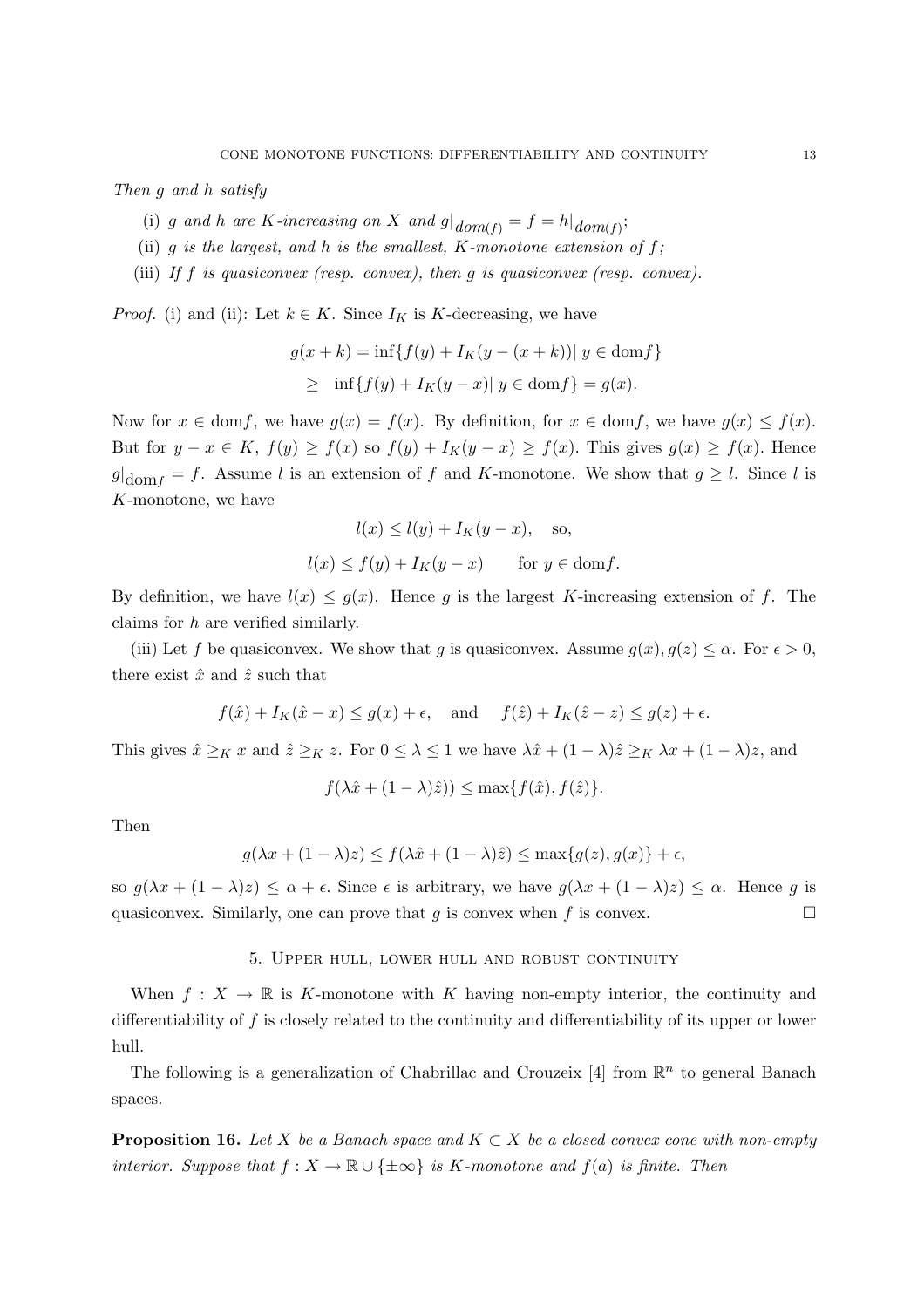- (i) f is continuous at a if and only if  $\underline{f}$  (resp.  $\overline{f}$ ) is continuous at a. In particular,  $\overline{f}(a)$  =  $f(a)$  (resp.  $f(a) = f(a)$ ) whenever  $\overline{f}$  (resp. f) is continuous at a;
- (ii) f is continuous at a if and only if for some  $e \in int(K)$  the function  $\phi : \mathbb{R} \to \mathbb{R} \cup \{\pm \infty\}$ given by  $\phi(t) := f(a + te)$  is continuous at  $t = 0$ ;
- (iii) f is Gâteaux differentiable at a if and only if f (resp.  $\overline{f}$ ) is Gâteaux differentiable at a;
- (iv) If f is Gâteaux differentiable at a, then it is also Hadamard differentiable (i.e, uniformly on norm-compact sets) at a.

*Proof.* Without loss of any generality, we assume  $f$  is  $K$ -increasing.

(i) Fix  $a \in X$ . Let  $e \in \text{int}(K)$ . For  $\epsilon > 0$ , the set  $(a - \epsilon e, a + \epsilon e)$  is a neighborhood of a. We have

$$
\overline{f}(a - \epsilon e) \le f(a) \le \overline{f}(a + \epsilon e),
$$
 and  $\overline{f}(a - \epsilon e) \le f(y) \le \overline{f}(a + \epsilon e),$ 

for  $y \in (a - \epsilon e, a + \epsilon e)$ . Hence, if  $\overline{f}$  is continuous at a, then f is continuous at a, so  $\overline{f}(a) = f(a)$ . Conversely, assume f is continuous at a. For  $\epsilon > 0$  and  $e \in \text{int}(K)$ , we have

$$
f(a - \epsilon e) \le \overline{f}(a) \le f(a + \epsilon e)
$$
, and  $f(a - \epsilon e) \le \overline{f}(y) \le f(a + \epsilon e)$ ,

for  $y \in (a - \epsilon e, a + \epsilon e)$ . Hence  $\overline{f}$  is continuous at a. The arguments for f are similar.

(ii) Assume  $\phi$  is continuous at  $t = 0$ . We have

$$
f(a - \epsilon e) - f(a) \le f(y) - f(a) \le f(a + \epsilon e) - f(a),
$$

for  $y \in (a-\epsilon e, a+\epsilon e)$ . Since the latter is a neighborhood of a and  $\epsilon > 0$  is arbitrary, we conclude that  $f$  is continuous at  $a$ . The other direction is obvious.

(iii) Assume  $\overline{f}$  is Gâteaux differentiable at a. By (ii),  $\overline{f}$  is continuous at a, so  $\overline{f}(a) = f(a)$  by (i). Fix  $u \in X$ . For  $\epsilon, t > 0, e \in \text{int}(K)$ , since  $a + tu - t\epsilon e \in \text{int}(a + tu - K)$  we have

$$
\frac{\overline{f}(a+tu-t\epsilon e)-\overline{f}(a)}{t}\leq \frac{f(a+tu)-f(a)}{t}\leq \frac{\overline{f}(a+tu)-\overline{f}(a)}{t}.
$$

Let  $t \to 0$ . We obtain

$$
\langle \nabla \overline{f}(a), u - \epsilon e \rangle \le f_+(a; u) \le f^+(a, u) \le \langle \nabla \overline{f}(a), u \rangle.
$$

Let  $\epsilon \downarrow 0$ . We have  $f'_{+}(a; u) = \langle \nabla \overline{f}(a), u \rangle$ .

Now assume f is Gâteaux differentiable at a. By (ii), f is continuous at a, so  $\overline{f}(a) = f(a)$ . Fix  $u \in X$ . Take  $\epsilon, t > 0$  and  $e \in \text{int}(K)$ . We have

$$
\frac{f(a+tu)-f(a)}{t} \le \frac{\overline{f}(a+tu)-\overline{f}(a)}{t} \le \frac{f(a+tu+t\epsilon e)-f(a)}{t}.
$$

Let  $t \downarrow 0$ . We have

$$
\langle \nabla f(a), u \rangle \le \overline{f}_+(a, u) \le \overline{f}^+(a, u) \le \langle \nabla f(a), u + \epsilon e \rangle.
$$

Let  $\epsilon \to 0$ . We have

$$
\overline{f}'_+(a;u) = \langle \nabla f(a), u \rangle.
$$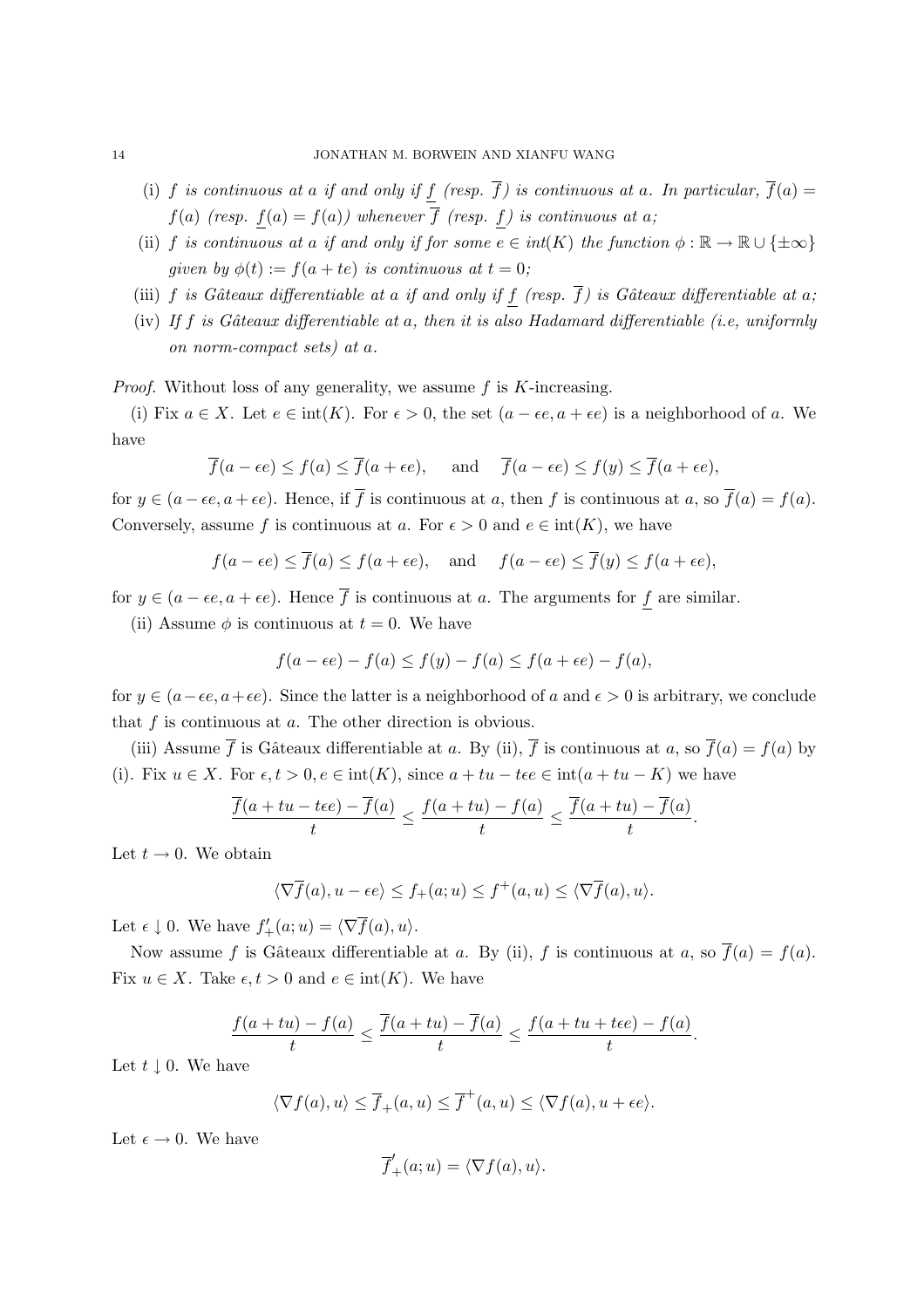Thus  $\overline{f}$  is Gâteaux differentiable at a. The arguments for  $\underline{f}$  is similar.

(iv) Recall that f is Hadamard differentiable at a if, for each  $v \in X$ , whenever  $t_n \downarrow 0$  and  $v_n \to v$  in norm, we have

$$
\lim_{t_n \downarrow 0, v_n \to v} \frac{f(a + t_n v_n) - f(a) - t_n \langle f'(a), v \rangle}{t_n} = 0.
$$

Assume that f is Gâteaux differentiable at a. Choose  $\epsilon >$  and  $e \in \text{int}(K)$ . For n sufficiently large, we have  $\pm (v_n - v) + \epsilon e \in \text{int}(K)$ 

$$
\frac{f(a+t_n(v-\epsilon e))-f(a)}{t_n}\leq \frac{f(a+t_nv_n)-f(a)}{t_n}\leq \frac{f(a+t_n(v+\epsilon e))-f(a)}{t_n}.
$$

When  $n \to \infty$ , we obtain

$$
\limsup_{t_n \downarrow 0, v_n \to v} \frac{f(a + t_n v_n) - f(a)}{t_n} \le \langle \nabla f(a), v + \epsilon e \rangle,
$$
  

$$
\liminf_{t_n \downarrow 0, v_n \to v} \frac{f(a + t_n v_n) - f(a)}{t_n} \ge \langle \nabla f(a), v - \epsilon e \rangle.
$$

Letting  $\epsilon \to 0$  to obtain

$$
\lim_{t_n \downarrow 0, v_n \to v} \frac{f(a + t_n v_n) - f(a)}{t_n} = \langle \nabla f(a), v \rangle.
$$

An upper semicontinuous function  $k : X \to \mathbb{R}$  is called *topologically robust upper semicontin*uous on X if  $k(x) = \limsup_{y \in D, y \to x} k(y)$  for every  $x \in X$ , where D is the set of points at which  $k$  is continuous.

**Proposition 17.** Let X be a Banach space and  $K \subset X$  be a closed convex cone with non-empty interior. Suppose that  $f: X \to \mathbb{R}$  is K-monotone. Then  $\overline{f}$  and f are K-monotone and  $\overline{f}$  is topologically robust upper semicontinuous.

*Proof.* Without loss of generality, we assume f is K-increasing. Let  $k \in \text{int}(K)$  and  $x \in X$ . The set  $x + k - \text{int}(K)$  is a neighborhood of x, and  $f(x + k) \ge f(y)$  for every  $y \in (x + k - \text{int}(K))$ . It follows that

$$
\overline{f}(x+k) \ge f(x+k) \ge \overline{f}(x),
$$

so  $\overline{f}(x + k) \ge \overline{f}(x)$ . For arbitrary  $k \in K$ , we take  $k_n \in \text{int}(K)$  such that  $k_n \to k$ . Then

$$
\overline{f}(x+k) \ge \limsup_{n \to \infty} \overline{f}(x+k_n) \ge \overline{f}(x).
$$

Hence  $\overline{f}$  is K-increasing. The proof for f being K-increasing is similar.

For  $x \in X$ ,  $x + K$  has non-empty interior. Since  $\overline{f}$  is u.s.c., there exists  $y \in int(x + K)$ arbitrarily near by x such that  $\overline{f}(y) \geq \overline{f}(x)$  and  $\overline{f}$  is continuous at y. Then

$$
\overline{f}(x) \le \limsup_{y \in D, y \to x} \overline{f}(y) \le \limsup_{y \to x} \overline{f}(y) = \overline{f}(x).
$$

Hence  $\overline{f}$  is topologically robust u.s.c.  $\Box$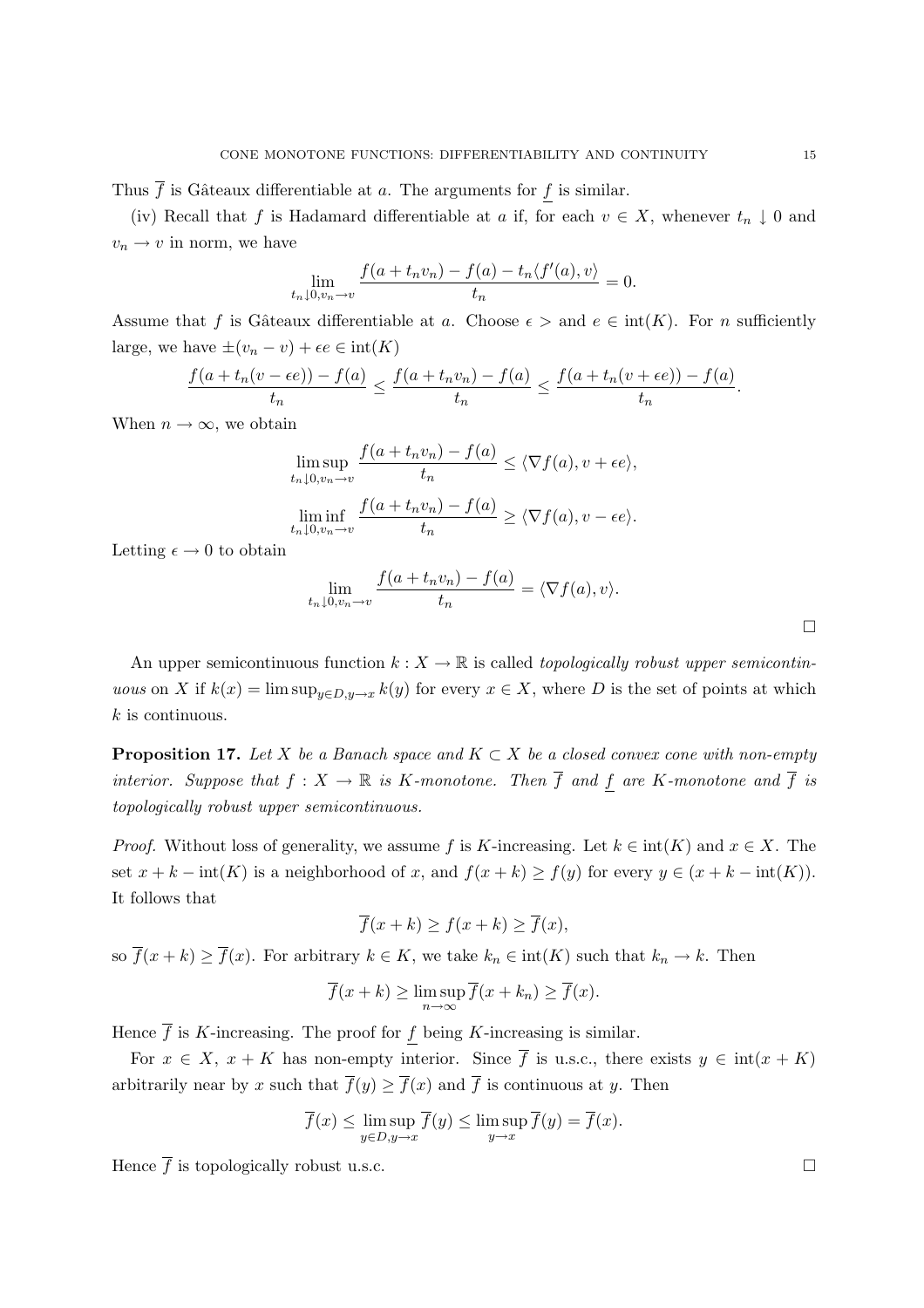Proposition 16 (iii), (iv), and Proposition 17 conspire to show that:

**Theorem 18.** Let X be a separable Banach space,  $K \subset X$  be a closed convex cone with nonempty interior. Suppose that  $f : X \to \mathbb{R}$  is K-monotone. Then f is Hadamard differentiable on X except perhaps at points of an Aronszajn null set.

#### 6. Continuity and differentiability of quasiconvex functions

In this section, we apply earlier results to quasiconvex functions. For a convex set  $C$ , we denote by  $\dim(C)$  the dimension of the affine hull of C. Let  $f : \mathbb{R}^n \to \mathbb{R} \cup {\pm \infty}$  be a quasiconvex function. Following Crouzeix [5], we define  $\overline{\lambda}$  as the value such that

$$
\dim(S_{\mu}(f)) < n \le \dim(S_{\lambda}(f)), \text{ whenever } \mu < \overline{\lambda} < \lambda.
$$

**Theorem 19.** Assume  $f : \mathbb{R}^n \to \mathbb{R}$  is l.s.c. and quasiconvex. Then

- (i) f is continuous except for a  $\sigma$ -porous set;
- (ii)  $f$  is Fréchet differentiable except for a Lebesgue null set.

Proof. Consider the sets

$$
A := \{ x \in \mathbb{R}^n \mid f(x) < \overline{\lambda} \}, \quad B := \{ x \in \mathbb{R}^n \mid f(x) = \overline{\lambda} \}, \quad C := \{ x \in \mathbb{R}^n \mid f(x) \leq \overline{\lambda} \}.
$$

Now  $A = \bigcup_{n=1}^{\infty}$  $\sum_{n=1}^{\infty} A_n$  where

$$
A_n := \{ x \in \mathbb{R}^n | f(x) \le \overline{\lambda} - \frac{1}{n} \}.
$$

Because f is l.s.c. and quasiconvex,  $A_n$  is closed convex set with empty interior. By Theorem 2 [7],  $A_n$  is porous, so A is  $\sigma$ -porous. For the boundary of B, denoted by  $\partial B$ , we note that  $\partial B \subset$  $(\partial A\cup\partial C)$ . Because the distance function associated with a convex set is not differentiable at any boundary point, by Theorem 1 [7],  $\partial A$  and  $\partial C$  are  $\sigma$ -porous. On C, the possible discontinuity points and the possible non-Fréchet differentiability points of f are a subset of  $A \cup \partial A \cup \partial C$ , which is  $\sigma$ -porous. For  $x \in \mathbb{R}^n \setminus C$ ,  $f(x) > \overline{\lambda}$ , when  $\overline{\lambda} < \lambda < f(x)$ , the set  $S_{\lambda}(f)$  has non-empty interior. By Proposition 2, there exists a neighborhood V containing x such that f is monotone with respect to a convex cone with non-empty interior.

For (i), on  $\mathbb{R}^n \setminus C$ , we apply Proposition 12. For (ii), on  $\mathbb{R}^n \setminus C$ , we apply Theorem 18.  $\Box$ 

While (ii) is given in  $[5]$ , (i) appears to be new.

#### 7. POROSITY RESULTS FOR THE CLASS OF  $K$ -MONOTONE FUNCTIONS

Our first result concerns nowhere K-monotone functions in  $C(A)$ , the continuous functions defined on A. On  $C(A)$  we define  $||f - g||_{\infty} := \sup_{x \in A}$  $|f(x) - g(x)|,$ 

$$
\rho(f, g) := \min\{1, \|f - g\|_{\infty}\} \text{ for } f, g \in C(A).
$$

As usual,  $(C(A), \rho)$  is a complete metric space.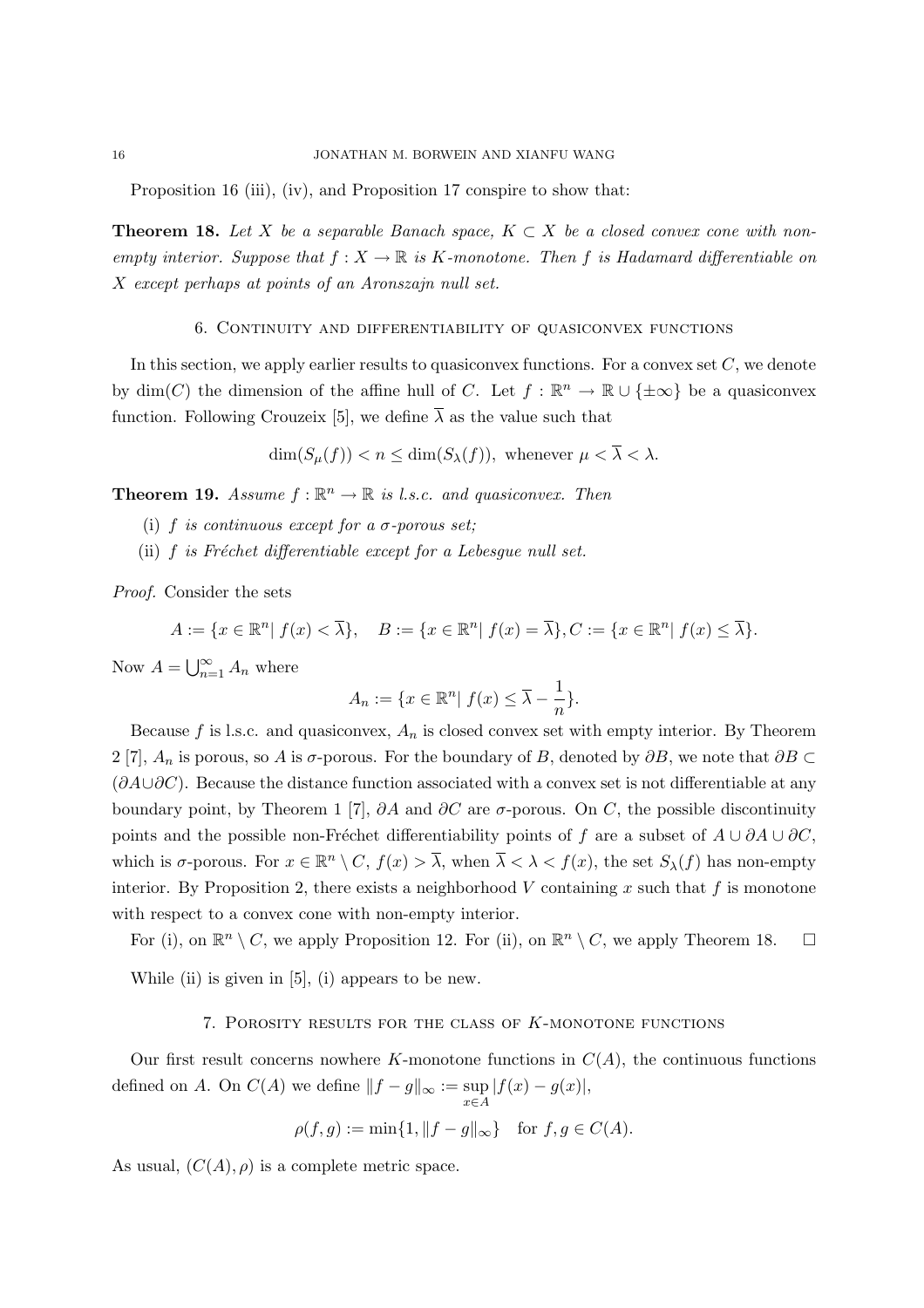**Theorem 20.** Let X be a separable space. Assume  $K \subset X$  is a convex cone with  $int(K) \neq \emptyset$ and  $K \cap (-K) = \{0\}$ . In  $C(A)$ , the set

$$
\{f : f \in C(A) \text{ is not } K\text{-monotone on any open subset of } A\},\
$$

has a  $\sigma$ -porous complement in  $C(A)$ .

*Proof.* Choose  $l^+ \in X^*$  such that  $l^+(k) > 0$  for every  $k \in K \setminus 0$  (see Example 11). Fix  $k \in K$ such that  $0 < l^+(k) < 1/4$ . Define

 $I_O := \{ f \in C(A) : f \text{ is } K\text{-increasing on open set } O \}.$ 

We show that  $I_O$  is porous in  $C(A)$ . For this, we need  $\alpha > 0$  such that for every  $1 > r > 0$ ,  $f \in C(A)$ , there exists  $h_2 \in C(A)$  such that

$$
\mathbb{B}(h_2, \frac{\alpha}{1+\alpha}r) \subset \mathbb{B}(f,r) \setminus I_O.
$$

For given  $f \in I_O$ , choose  $\delta > 0$  and  $x_0 \in O$  such that  $x_0 + \delta k \in O$  and  $f(x_0 + \delta k) - f(x_0) < r/4$ . Define

$$
h_1(x) := \min\{f(x_0) - \frac{r}{2} - \frac{r}{\delta}l^+(x - x_0), f(x)\},
$$

$$
h_2(x) := \max\{h_1(x), f(x) - r\}.
$$

We have  $||h_2 - f||_{\infty} \le r < 1$ , so  $\rho(h_2, f) \le r$ . Since f is K-increasing on O, for  $x \in (x_0 + K) \cap O$ , we have

$$
f(x_0) - \frac{r}{2} - \frac{r}{\delta}l^+(x - x_0) \le f(x_0) \le f(x), \text{ so}
$$
  

$$
h_1(x) = f(x_0) - \frac{r}{2} - \frac{r}{\delta}l^+(x - x_0) \text{ for } x \in (x_0 + K) \cap O.
$$

It follows that

$$
h_1(x_0 + \delta k) = f(x_0) - \frac{r}{2} - rl^+(k) > f(x_0) - \frac{3r}{4},
$$
  

$$
f(x_0 + \delta k) - r = f(x_0 + \delta k) - f(x_0) + f(x_0) - r < \frac{r}{4} + f(x_0) - r = f(x_0) - \frac{3r}{4}.
$$

This shows that

$$
h_2(x_0 + \delta k) = f(x_0) - \frac{r}{2} - rl^+(k), \qquad h_2(x_0) = f(x_0) - \frac{r}{2}.
$$

Now for  $||g - h_2||_{\infty} < \frac{\alpha r}{1+r}$  $\frac{\alpha r}{1+\alpha}$ , we have

$$
g(x_0 + \delta k) - g(x_0) = (g - h_2)(x_0 + \delta k) - (g - h_2)(x_0) + h_2(x_0 + \delta k) - h_2(x_0)
$$
  

$$
\leq \frac{2\alpha r}{1 + \alpha} - r l^+(k) = r(\frac{2\alpha}{1 + \alpha} - l^+(k)).
$$

When  $\alpha < l^+(k)/(2 - l^+(k))$ , we have  $g(x_0 + \delta k) - g(x_0) < 0$ , so  $g \notin I_O$ . Moreover, when  $\rho(g, h_2) < (\alpha/(1+\alpha))r$  we have  $||g - h_2||_{\infty} < (\alpha/(1+\alpha))r$ . Then

$$
||g - f||_{\infty} \le ||g - h_2||_{\infty} + ||h_2 - f||_{\infty} \le \frac{\alpha r}{1 + \alpha} + r = r.
$$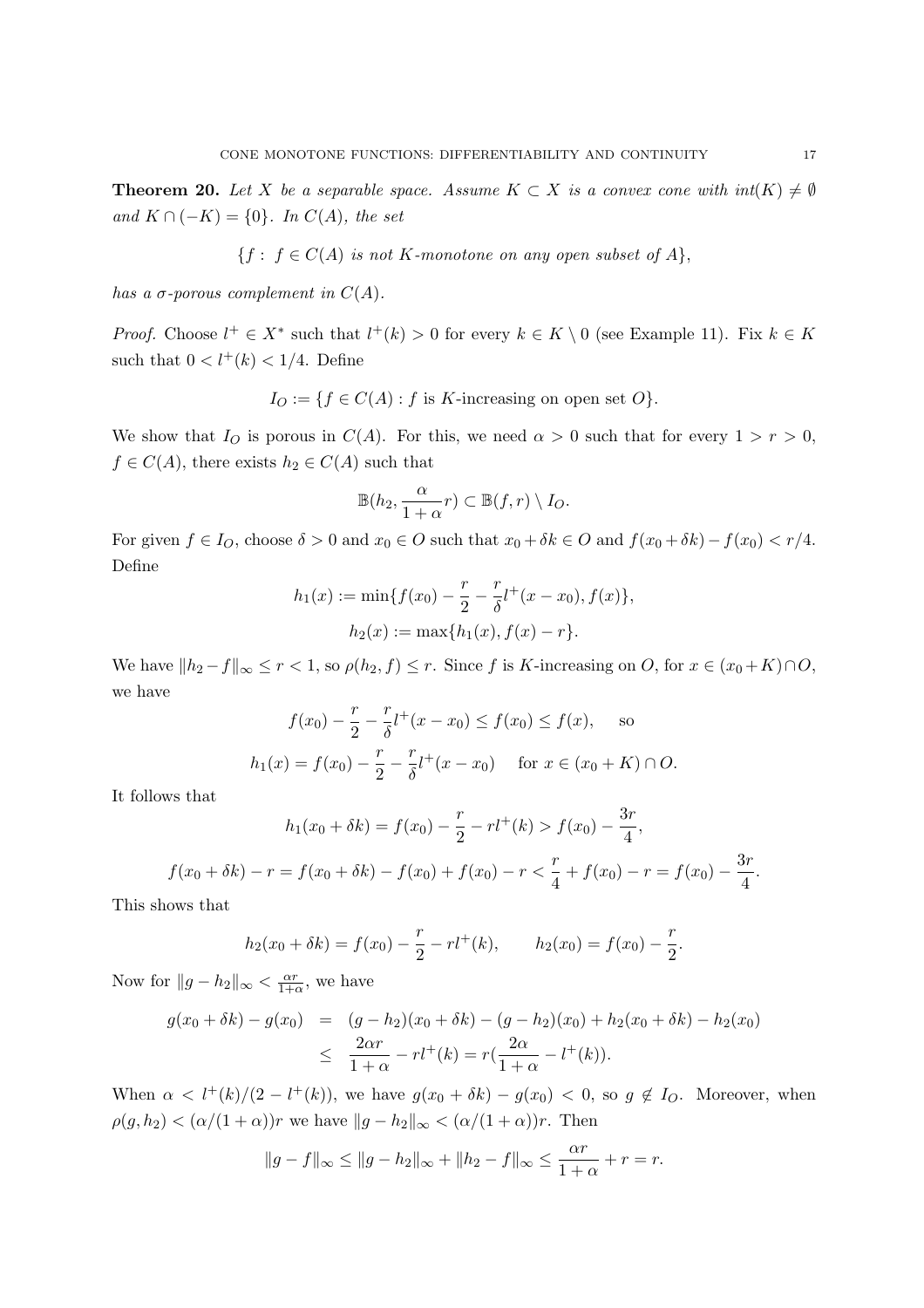This shows  $\mathbb{B}(h_2, \alpha r/(1+\alpha)) \subset \mathbb{B}(f,r) \setminus I_O$ . Hence,  $I_O$  is porous in  $C(A)$ . When X is separable, take a countable dense set  $\{x_i\} \subset A$  and rational numbers  $\{r_i\}$  dense in  $(0, \infty)$ . Define

$$
S_{mn}^+ := \{ f \in C(A) : f \text{ is } K\text{-increasing on } \mathbb{B}(x_n, r_m) \},
$$
  

$$
S_{mn}^- := \{ f \in C(A) : f \text{ is } K\text{-decreasing on } \mathbb{B}(x_n, r_m) \}.
$$

Then  $S^+ = \cup S^+_{mn}$  collects all functions which are K-increasing on some open subset of A, and S<sup>+</sup> is  $\sigma$ -porous. Similarly,  $S^- = \cup S_{mn}^-$  collects all functions which are K-decreasing on some open subsets of A, S<sup>-</sup> is  $\sigma$ -porous. Each  $f \in [C(A) \setminus (S^+ \cup S^-)]$  is nowhere K-monotone througout A.  $\Box$ 

Next, we consider strictly K-increasing functions in  $I_K(A)$  where

$$
I_K(A) := \{ f \in C(A) | f \text{ is } K\text{-increasing on } A \},
$$

is happily a complete subspace of  $(C(A), \rho)$ .

The following result is essentially due to Rubinov and Zaslavski [8]. Here we take the opportunity to improve their proof by using the metric  $\rho$  on  $I_K(A)$ .

**Theorem 21.** Let X be a separable space,  $K \subset X$  be a closed convex cone with  $K \cap -K = \{0\}$ and with non-empty interior. Then the set

$$
\{f \in I_K(A): f \text{ is strictly } K\text{-increasing on } A\},\
$$

has a  $\sigma$ -directionally porous complement in  $(I_K(A), \rho)$ .

*Proof.* By assumption, we may choose  $l \in X^*$  such that  $l(k) > 0$  for every  $k \in K \setminus \{0\}$ . Therefore, l is strictly K-increasing on A. The function  $f_0 : X \to \mathbb{R}$  defined by

$$
f_0(x) := \frac{2}{\pi} \arctan(l(x))
$$
 is strictly K-increasing on A,

and  $||f_0||_{\infty} \leq 1$ . Define

$$
A_n := \{(x, y) | x, y \in A, y - x \in K, f_0(y) - f_0(x) \ge \frac{1}{n}\},\text{ and}
$$

$$
\mathcal{F}_n := \left\{ \begin{array}{l} f \in I_K(A): \text{ there exists } \delta > 0 \text{ such that } f(y) > f(x) + \delta \\ \text{ for every } (x, y) \in A_n. \end{array} \right\}
$$

We claim  $I_K(A) \setminus \mathcal{F}_n$  is directionally porous in  $I_K(A)$ . Let  $f \in I_K(A)$ . For  $0 < r < 1$ , we set  $h := f + \frac{r}{8}$  $\frac{r}{8}f_0$ . Then

$$
\rho(h, f) = \min\{\|\frac{rf_0}{8}\|_{\infty}, 1\} \le r/8.
$$

For  $g \in I_K(A)$  and  $\rho(g, h) \leq \alpha r$ , we have

$$
\rho(g, f) \le \alpha r + \frac{r}{8} \le r,
$$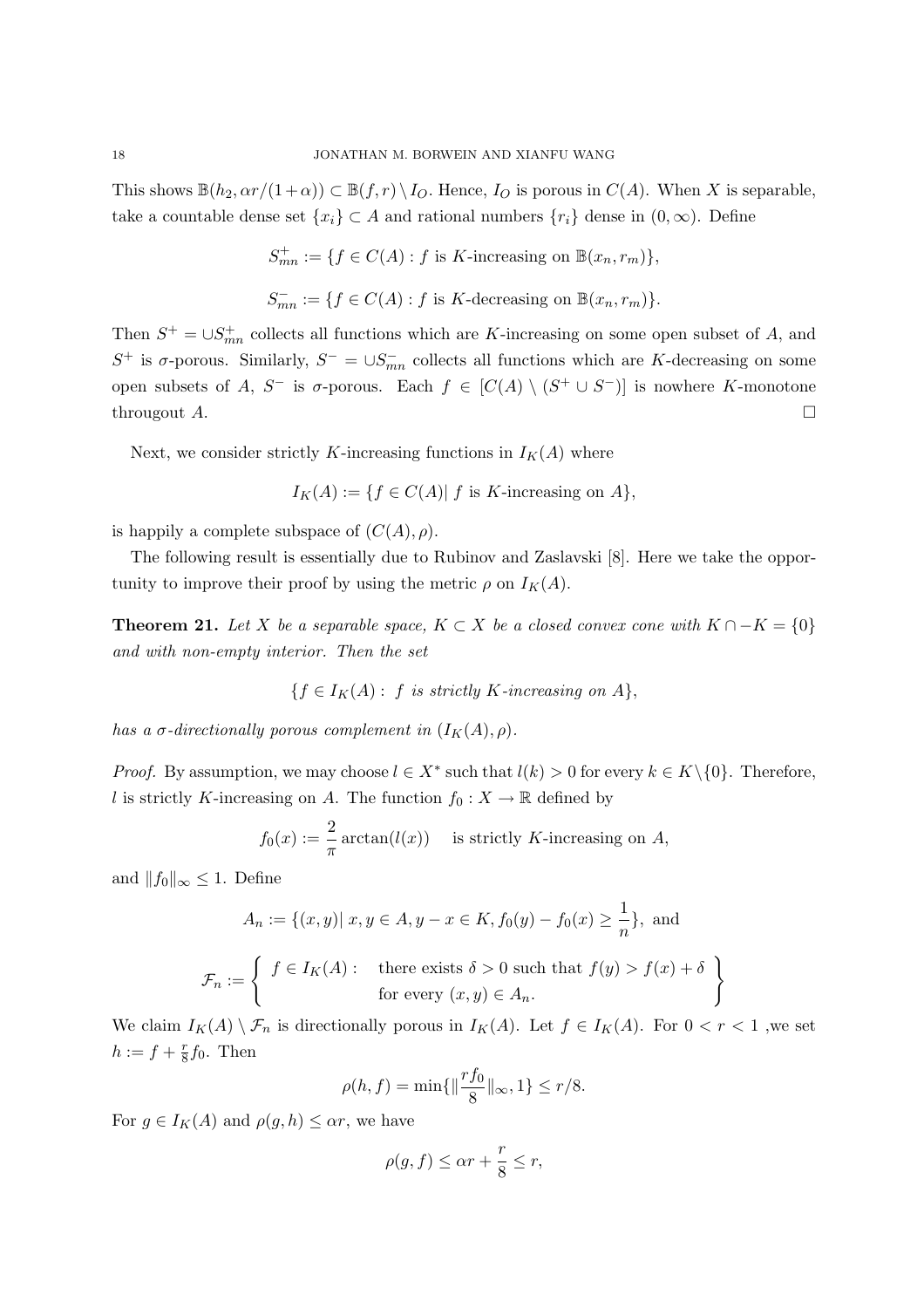by requiring  $\alpha < 7/8$ . Whenever  $(x, y) \in A_n$ , we have

$$
g(y) - g(x) = (g - h)(y) - (g - h)(x) + h(y) - h(x)
$$
  
\n
$$
\geq -2\alpha r + f(y) - f(x) + \frac{r}{8}(f_0(y) - f_0(x))
$$
  
\n
$$
\geq -2\alpha r + \frac{r}{8n} = r(\frac{1}{8n} - 2\alpha).
$$

On setting  $\alpha = \frac{1}{32}$  $\frac{1}{32n}$ , we have

$$
g(y) - g(x) > \frac{r}{16n}
$$
 whenever  $(x, y) \in A_n$ .

Therefore

$$
\mathbb{B}(h,r/(32n)) \subset \mathbb{B}(f,r) \cap \mathcal{F}_n.
$$

Since this holds for every  $f \in I_K(A)$  and  $0 < r < 1$ , we conclude  $I_K(A) \setminus \mathcal{F}_n$  is directionally porous.

Now define  $\mathcal{F} := \bigcap_{n=1}^{\infty} \mathcal{F}_n$ . Then  $\mathcal{F}$  has a  $\sigma$ -directional porous complement. Let  $f \in \mathcal{F}$ . Whenever  $y \geq_K x$  and  $y \neq x$ , we have  $f_0(y) - f_0(x) > 1/n$  for some n. Since  $f \in \mathcal{F}_n$ , we have

$$
f(y) - f(x) > \delta
$$
 for some  $\delta > 0$ ,

in particular  $f(y) > f(x)$ . Hence f is strictly K-increasing on A.

## 8. Open questions

To stimulate further study on K-monotone functions, we finish with two open questions.

The proof of Theorem 9 uses the separability of Banach space  $X$  and  $K$  having non-empty interior. If X is separable, then it has a Gâteaux differentiable renorm. This leaves us:

Conjecture 1. Let X be a Banach space with an equivalent β-smooth renorm,  $K \subset X$  be a closed convex cone with  $int(K) \neq \emptyset$ . Suppose that  $f : X \to \mathbb{R}$  is continuous and K-monotone. Then f is  $\beta$ -differentiable on X densely.

And as a question we should greatly appreciate an answer to:

**Conjecture 2.** Is there a continuous  $f: l_2$  (or merely on  $c_0$ )  $\rightarrow \mathbb{R}$  such that f is  $l_2^+$  (resp.  $c_0^+$ )-increasing but f is nowhere Gâteaux differentiable?

#### **REFERENCES**

- [1] Y. Benyamini and J. Lindenstrauss, Geometric Nonlinear Functional Analysis, Vol. 1, Ameri. Math. Soci. Colloquium Publications, Vol. 48, Providence, Rhode Island, 2000.
- [2] J.M. Borwein, J.V. Burke, and A.S. Lewis, Differentiability of cone-monotone functions on separable spaces, Proc. Amer. Math. Soc., in press.
- [3] J.M. Borwein and R. Goebel, On the nondifferentiability of cone-monotone functions in Banach spaces, in Optimization: Structure and Applications, E. Hunt and C.E.M. Pearce editors, Applied Optimization Series, Kluwer Academic Publishers, in press 2003. CECM Preprint 02:179.